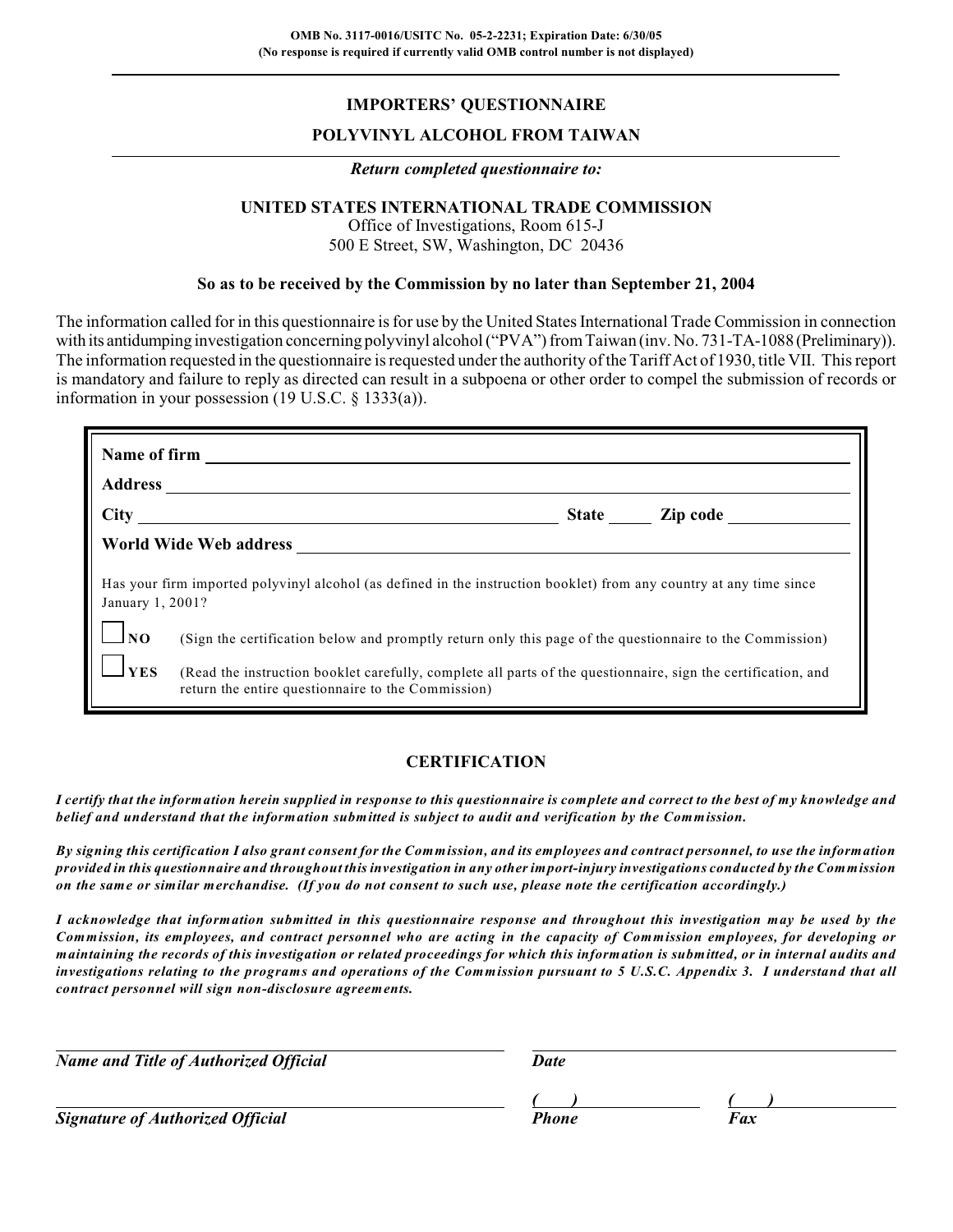### **PART I.**–**GENERAL QUESTIONS**

The questions in this questionnaire have been reviewed with market participants to ensure that issues of concern are adequately addressed and that data requests are sufficient, meaningful, and as limited as possible. Public reporting burden for this questionnaire is estimated to average 40 hours per response, including the time for reviewing instructions, searching existing data sources, gathering the data needed, and completing and reviewing the questionnaire. Send comments regarding the accuracy of this burden estimate or any other aspect of this collection of information, including suggestions for reducing the burden, to the Office of Investigations, U.S. International Trade Commission, 500 E Street, SW, Washington, DC 20436.

I-1a. Please report below the actual number of hours required and the cost to your firm of preparing the reply to this questionnaire and completing the form.

hours and dollars dollars

- I-1b. We are interested in any comments you may have for improving this questionnaire in general or the clarity of specific questions. Please attach such comments to your response or send them to the above address.
- I-2. Provide the name and address of establishment(s) covered by this questionnaire (see page 3 of the instruction booklet for reporting guidelines). If your firm is publicly traded, please specify the stock exchange and trading symbol.

I-3. Is your firm owned, in whole or in part, by any other firm?

| ۰, |  |
|----|--|
|----|--|

 $\Box$  Yes–List the following information.

Firm name Address and Address ownership

Extent of

I-4. Does your firm have any related firms, either domestic or foreign, which are engaged in importing PVA from Taiwan into the United States or which are engaged in exporting PVA from Taiwan to the United States?

 $\Box$  No  $\Box$  Yes–List the following information.

Firm name Address Affiliation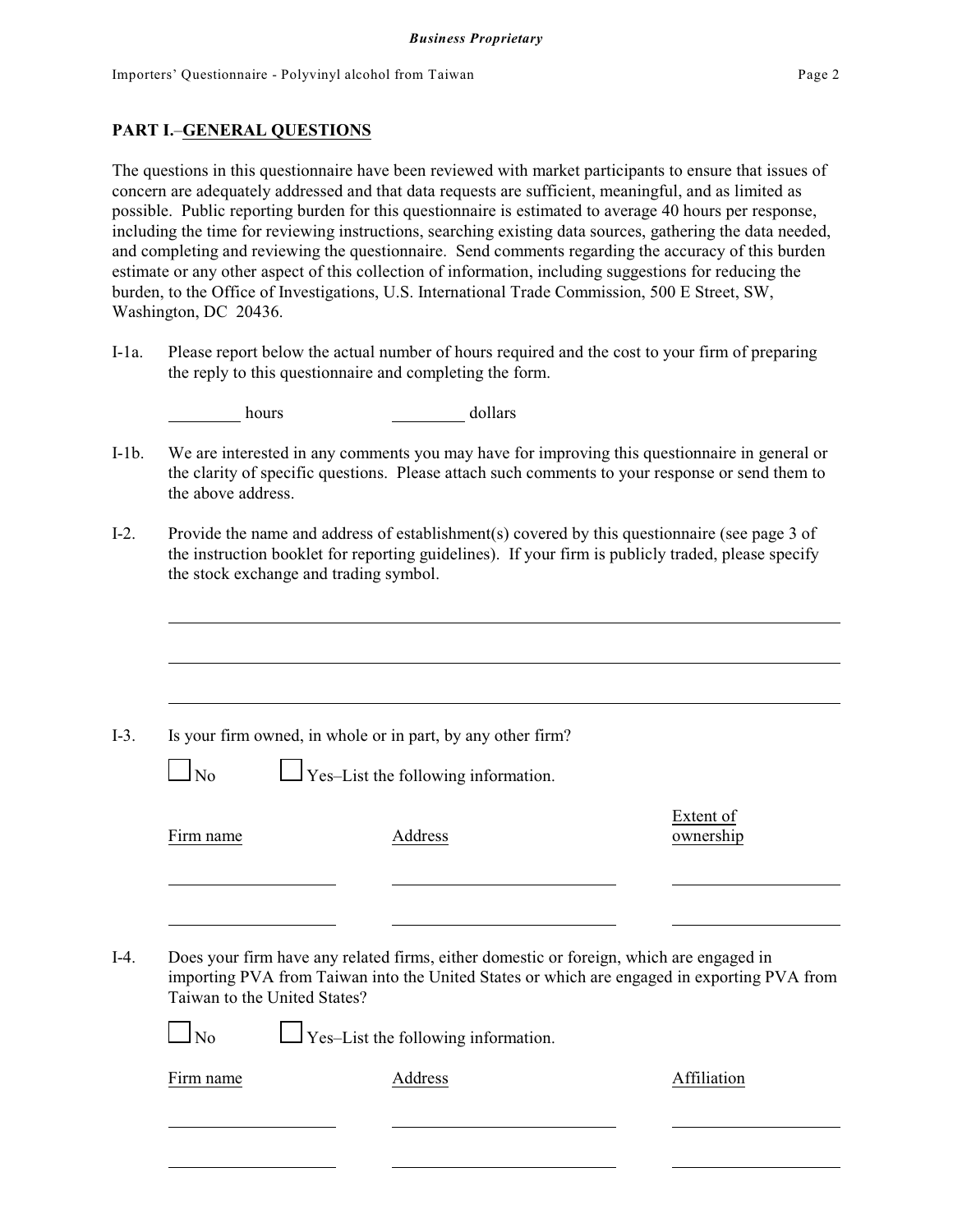# **PART I.**–**GENERAL QUESTIONS**–*Continued*

| $I-5$ .  | Does your firm have any related firms, either domestic or foreign, which are engaged in the<br>production of PVA?<br>$\Box$ Yes-List the following information.<br>N <sub>o</sub> |                                      |                                                                                                                                                                                                                                                                                                                                                                                                                                                                             |                                        |  |
|----------|-----------------------------------------------------------------------------------------------------------------------------------------------------------------------------------|--------------------------------------|-----------------------------------------------------------------------------------------------------------------------------------------------------------------------------------------------------------------------------------------------------------------------------------------------------------------------------------------------------------------------------------------------------------------------------------------------------------------------------|----------------------------------------|--|
|          |                                                                                                                                                                                   |                                      |                                                                                                                                                                                                                                                                                                                                                                                                                                                                             |                                        |  |
|          | Firm name                                                                                                                                                                         | Address                              |                                                                                                                                                                                                                                                                                                                                                                                                                                                                             | Affiliation                            |  |
|          |                                                                                                                                                                                   |                                      |                                                                                                                                                                                                                                                                                                                                                                                                                                                                             |                                        |  |
| $I-6.$   | may be applicable.                                                                                                                                                                |                                      | Please indicate the nature of your firm's importing operations on PVA. More than one answer                                                                                                                                                                                                                                                                                                                                                                                 |                                        |  |
|          | Importer of record                                                                                                                                                                |                                      |                                                                                                                                                                                                                                                                                                                                                                                                                                                                             | Takes title to the imported product(s) |  |
|          |                                                                                                                                                                                   | Consignee of the imported product(s) | Customs broker or freight forwarder                                                                                                                                                                                                                                                                                                                                                                                                                                         |                                        |  |
| $I-7.$   |                                                                                                                                                                                   |                                      | If your firm is an importer of record of PVA but is <b>not</b> the consignee, please list the consignees<br>below (company name, address, telephone, and individual to contact).                                                                                                                                                                                                                                                                                            |                                        |  |
|          |                                                                                                                                                                                   |                                      |                                                                                                                                                                                                                                                                                                                                                                                                                                                                             |                                        |  |
| $I-8.$   | trade zones or bonded warehouses.                                                                                                                                                 |                                      | Please indicate whether your firm enters PVA into, or withdraws such merchandise from, foreign                                                                                                                                                                                                                                                                                                                                                                              |                                        |  |
|          | Foreign trade zones                                                                                                                                                               | $\overline{N}$                       | Yes                                                                                                                                                                                                                                                                                                                                                                                                                                                                         |                                        |  |
|          | <b>Bonded warehouses</b>                                                                                                                                                          | $\overline{N}$                       | Yes                                                                                                                                                                                                                                                                                                                                                                                                                                                                         |                                        |  |
| $I-9.$   | bond) program.                                                                                                                                                                    |                                      | Please indicate whether your firm imports PVA under the TIB (temporary importation under                                                                                                                                                                                                                                                                                                                                                                                    |                                        |  |
|          | N <sub>o</sub>                                                                                                                                                                    | Yes                                  |                                                                                                                                                                                                                                                                                                                                                                                                                                                                             |                                        |  |
| $I-10.$  | To your knowledge, have the products subject to this investigation been the subject of any other<br>import relief investigations in the United States or in any other countries?  |                                      |                                                                                                                                                                                                                                                                                                                                                                                                                                                                             |                                        |  |
|          | $\Box$ No                                                                                                                                                                         |                                      | $\Box$ Yes-Please specify.                                                                                                                                                                                                                                                                                                                                                                                                                                                  |                                        |  |
| $I.-11.$ |                                                                                                                                                                                   |                                      | Describe the significance of the antidumping duty orders on imports of polyvinyl alcohol from<br>China, Japan, and Taiwan into the United States that were revoked in mid-2001 and the<br>antidumping duty orders on imports of polyvinyl alcohol from China, Japan, and Korea into the<br>United States that were imposed in mid-2003. You may wish to compare your firm's operations<br>while the antidumping duty orders were in place with your operations before their |                                        |  |

implementation. Use additional pages as necessary.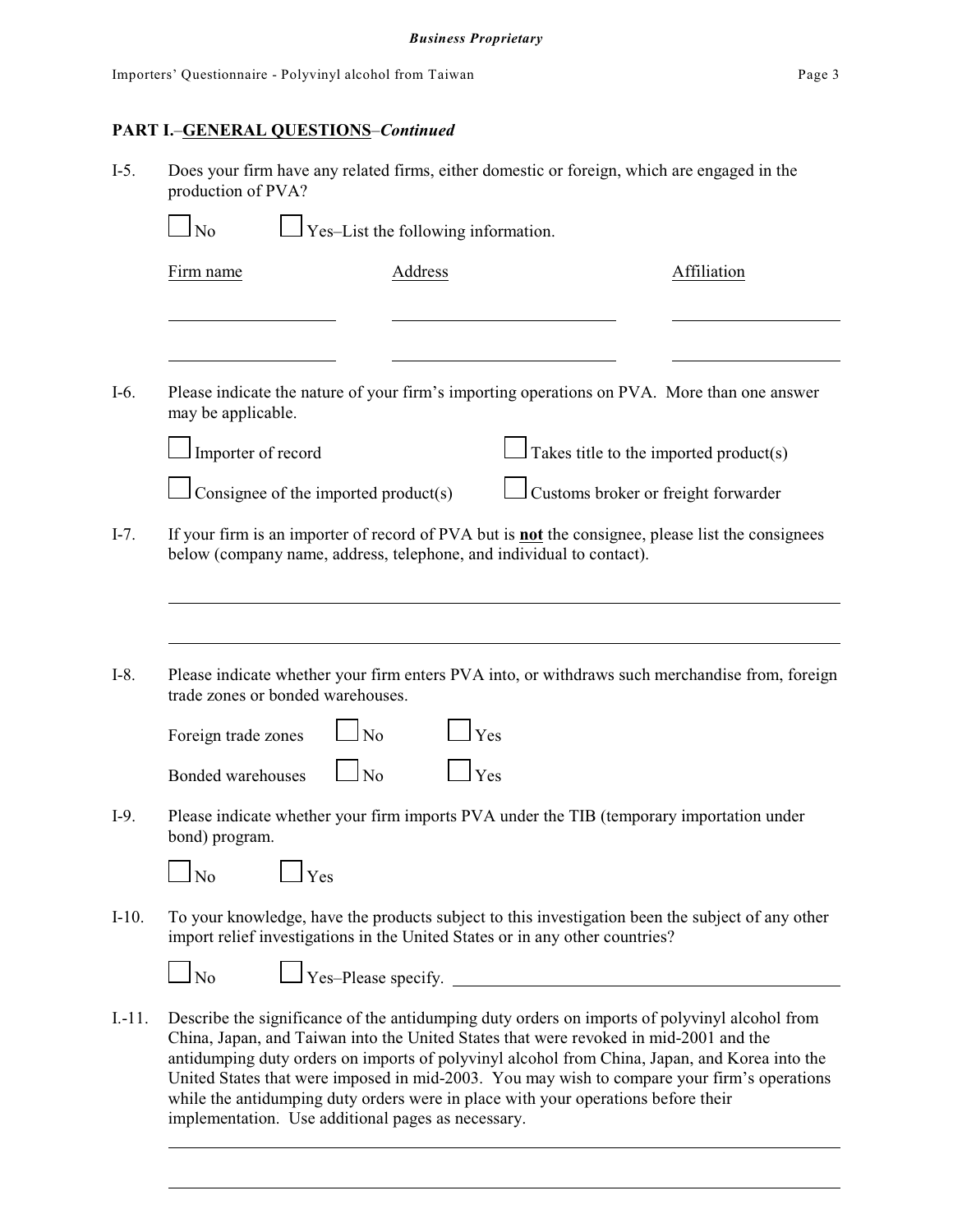### **PART II.**–**TRADE AND RELATED INFORMATION**

Further information on this part of the questionnaire can be obtained from Megan Spellacy, [megan.spellacy@usitc.gov](mailto:megan.spellacy@usitc.gov) (202-205-3190). **Supply all data requested on a calendar-year basis.**

II-1. Who should be contacted regarding the requested trade and related information?

| Company contact: | Name and title         |                                                                   |                                                                                                                                                                                                                                                                                                                                                                                                                                                                                                                                                                                                                                                                  |
|------------------|------------------------|-------------------------------------------------------------------|------------------------------------------------------------------------------------------------------------------------------------------------------------------------------------------------------------------------------------------------------------------------------------------------------------------------------------------------------------------------------------------------------------------------------------------------------------------------------------------------------------------------------------------------------------------------------------------------------------------------------------------------------------------|
|                  |                        |                                                                   |                                                                                                                                                                                                                                                                                                                                                                                                                                                                                                                                                                                                                                                                  |
|                  | Phone No.              | E-mail address                                                    |                                                                                                                                                                                                                                                                                                                                                                                                                                                                                                                                                                                                                                                                  |
|                  |                        |                                                                   |                                                                                                                                                                                                                                                                                                                                                                                                                                                                                                                                                                                                                                                                  |
|                  |                        |                                                                   |                                                                                                                                                                                                                                                                                                                                                                                                                                                                                                                                                                                                                                                                  |
|                  |                        |                                                                   |                                                                                                                                                                                                                                                                                                                                                                                                                                                                                                                                                                                                                                                                  |
|                  |                        |                                                                   |                                                                                                                                                                                                                                                                                                                                                                                                                                                                                                                                                                                                                                                                  |
|                  |                        |                                                                   |                                                                                                                                                                                                                                                                                                                                                                                                                                                                                                                                                                                                                                                                  |
|                  |                        |                                                                   |                                                                                                                                                                                                                                                                                                                                                                                                                                                                                                                                                                                                                                                                  |
|                  |                        |                                                                   |                                                                                                                                                                                                                                                                                                                                                                                                                                                                                                                                                                                                                                                                  |
|                  |                        |                                                                   |                                                                                                                                                                                                                                                                                                                                                                                                                                                                                                                                                                                                                                                                  |
|                  |                        | this product. If your reasons differ by source, please elaborate. |                                                                                                                                                                                                                                                                                                                                                                                                                                                                                                                                                                                                                                                                  |
|                  | $\Box$ No<br>$\Box$ No | PVA since January 1, 2001?<br>June 30, 2004?                      | Has your firm experienced any plant openings, relocations, expansions, acquisitions,<br>consolidations, closures, or prolonged shutdowns because of strikes or equipment failure, or any<br>other change in the character of your operations or organization relating to the importation of<br>Yes-Supply details as to the time, nature, and significance of such changes.<br>Has your firm imported or arranged for the importation of PVA from Taiwan for delivery after<br>Yes-Indicate when such orders are to be delivered and the quantities involved.<br>If your firm also produces PVA in the United States, please indicate your reasons for importing |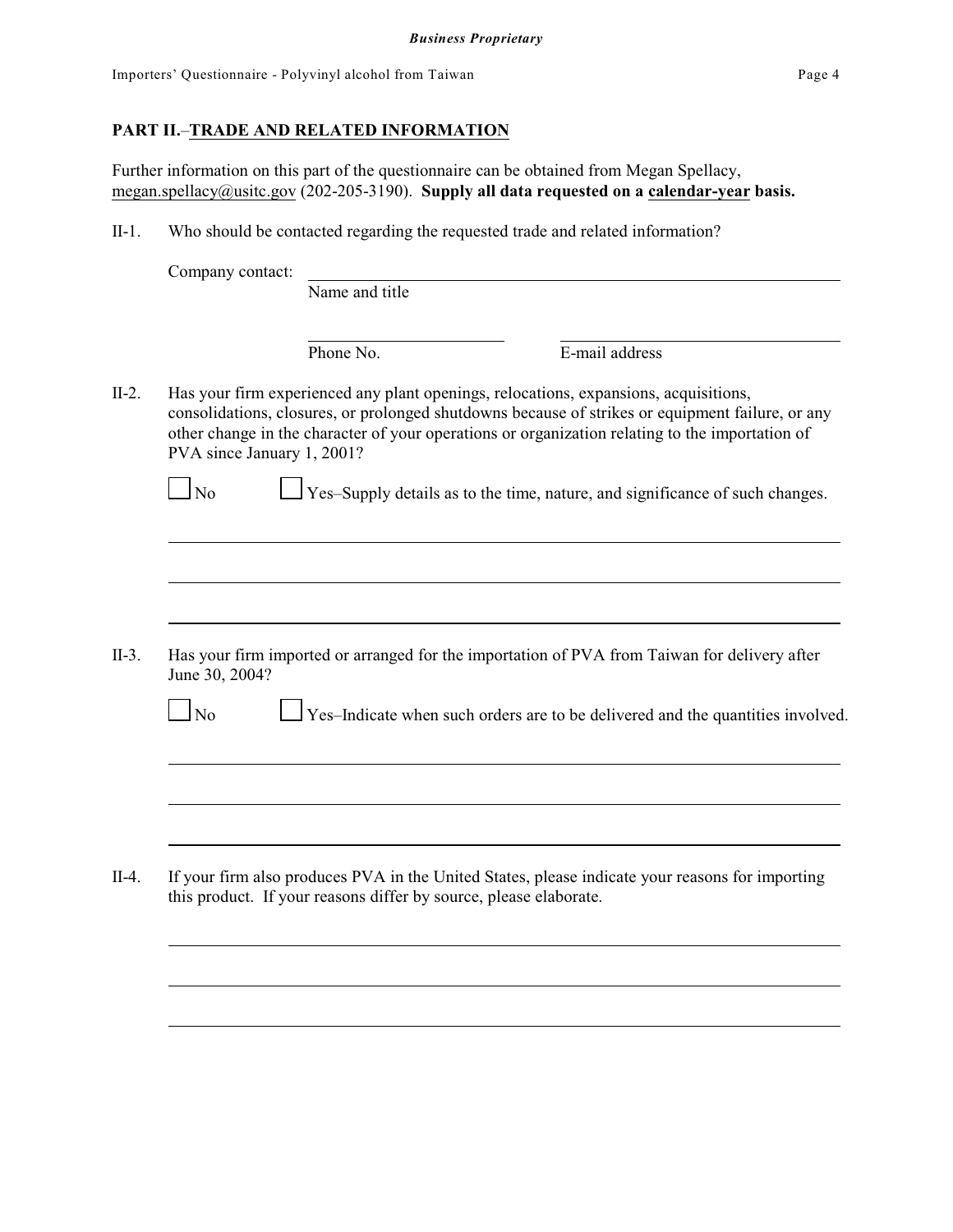### **PART II.**–**TRADE AND RELATED INFORMATION**–*Continued*

II-5a. Please list the enduse application(s) for the PVA imported by your firm in 2003 from Taiwan and (on a separate page) from all other countries combined. (If more than one application is listed, please estimate the volume (in 1,000 pounds) and the share of total production for each end use.) **Total reported U. S. imports as shown below should equal total U.S. imports reported by your firm in your answer(s) to question II-6.**

| <b>Enduse application</b> | Volume (in 1,000 pounds) | Share (in percent) of 2003 imports |
|---------------------------|--------------------------|------------------------------------|
| Emulsion polymerization   |                          |                                    |
| Paper                     |                          |                                    |
| Adhesives                 |                          |                                    |
| Textile                   |                          |                                    |
| <b>PVB</b>                |                          |                                    |
| Building materials        |                          |                                    |
| Pharmaceuticals           |                          |                                    |
|                           |                          |                                    |
| Other                     |                          |                                    |
| Unknown                   |                          |                                    |
| TOTAL                     |                          |                                    |

II-5b. Please list the quantities of your firm's U.S. imports of the following hydrolysis ranges of PVA from Taiwan and (on a separate page) from all other countries combined during the specified periods. **Total reported U.S. imports as shown below should equal total U.S. imports reported by your firm in your answer(s) to question II-6.**

| (Quantity in 1,000 pounds)         |                       |      |      |  |  |
|------------------------------------|-----------------------|------|------|--|--|
| Item                               | <b>Calendar years</b> |      |      |  |  |
|                                    | 2001                  | 2002 | 2003 |  |  |
| Greater than or equal to 97%       |                       |      |      |  |  |
| Greater than 85% but less than 97% |                       |      |      |  |  |
| Greater than 80% but less than 85% |                       |      |      |  |  |
| <b>TOTAL</b>                       |                       |      |      |  |  |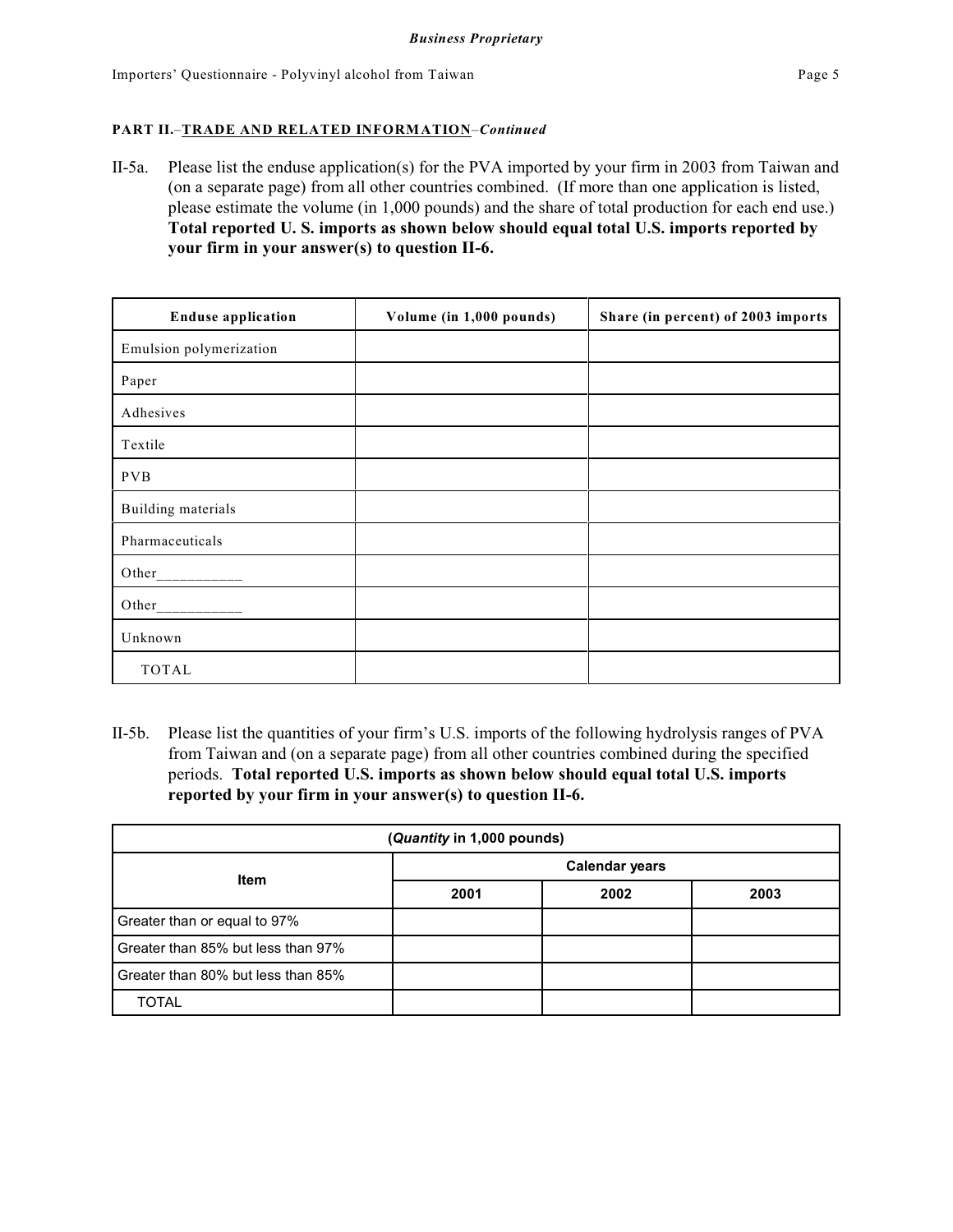#### **PART II.**–**TRADE AND RELATED INFORMATION**–*Continued*

II-6. **IMPORTS BY SOURCE**.–Report your firm's imports and your firm's shipments and inventories of PVA imported by your firm during the specified periods. (See definitions in the instruction booklet.) **Report separately for Taiwan and for all other sources combined. Photocopy the page as needed and identify the source(s) for which you are reporting in the space provided.**

|  | œ | 2<br>- 1 |
|--|---|----------|
|  |   |          |

**Taiwan All other sources combined<sup>1</sup>**

| ( <i>Quantity</i> in $1,000$ pounds, <i>value</i> in \$1,000)                                                                                                                                                                                                                                                                            |      |                |      |      |              |
|------------------------------------------------------------------------------------------------------------------------------------------------------------------------------------------------------------------------------------------------------------------------------------------------------------------------------------------|------|----------------|------|------|--------------|
| Item                                                                                                                                                                                                                                                                                                                                     |      | Calendar years |      |      | January-June |
|                                                                                                                                                                                                                                                                                                                                          | 2001 | 2002           | 2003 | 2003 | 2004         |
| <b>BEGINNING-OF-PERIOD INVENTORIES (quantity)</b>                                                                                                                                                                                                                                                                                        |      |                |      |      |              |
| IMPORTS:2                                                                                                                                                                                                                                                                                                                                |      |                |      |      |              |
| Quantity of imports                                                                                                                                                                                                                                                                                                                      |      |                |      |      |              |
| Value of imports                                                                                                                                                                                                                                                                                                                         |      |                |      |      |              |
| <b>U.S. SHIPMENTS:</b>                                                                                                                                                                                                                                                                                                                   |      |                |      |      |              |
| Commercial shipments:                                                                                                                                                                                                                                                                                                                    |      |                |      |      |              |
| Quantity of commercial shipments                                                                                                                                                                                                                                                                                                         |      |                |      |      |              |
| Value of commercial shipments                                                                                                                                                                                                                                                                                                            |      |                |      |      |              |
| Internal consumption/company transfers:                                                                                                                                                                                                                                                                                                  |      |                |      |      |              |
| Quantity of internal consumption/transfers                                                                                                                                                                                                                                                                                               |      |                |      |      |              |
| $Value3$ of internal consumption/transfers                                                                                                                                                                                                                                                                                               |      |                |      |      |              |
| <b>EXPORT SHIPMENTS:4</b>                                                                                                                                                                                                                                                                                                                |      |                |      |      |              |
| Quantity of export shipments                                                                                                                                                                                                                                                                                                             |      |                |      |      |              |
| Value of export shipments                                                                                                                                                                                                                                                                                                                |      |                |      |      |              |
| $END-OF-PERIOD$ INVENTORIES <sup>5</sup> (quantity)                                                                                                                                                                                                                                                                                      |      |                |      |      |              |
| <b>U.S. SHIPMENTS TO DISTRIBUTORS (quantity)</b>                                                                                                                                                                                                                                                                                         |      |                |      |      |              |
| <b>U.S. SHIPMENTS TO END USERS (quantity)</b>                                                                                                                                                                                                                                                                                            |      |                |      |      |              |
| $1$ Please identify these sources:                                                                                                                                                                                                                                                                                                       |      |                |      |      |              |
|                                                                                                                                                                                                                                                                                                                                          |      |                |      |      |              |
| $\frac{2}{3}$ Identify the foreign producers, if known:                                                                                                                                                                                                                                                                                  |      |                |      |      |              |
| <sup>3</sup> Sales to related firms (including internal consumption) must be valued at fair market value. In the event that you use a<br>different basis for valuing these sales within your company, please specify that basis (e.g., cost, cost plus, etc.) and provide value<br>data using that basis for 2001, 2002, and 2003 below: |      |                |      |      |              |
|                                                                                                                                                                                                                                                                                                                                          |      |                |      |      |              |
| <sup>5</sup> Reconciliation of data.--Note that the <b>quantities</b> reported above should reconcile as follows: beginning-of-period                                                                                                                                                                                                    |      |                |      |      |              |

inventories, plus imports, less total shipments, equals end-of-period inventories. Do the data reported reconcile?

Yes No–Please explain: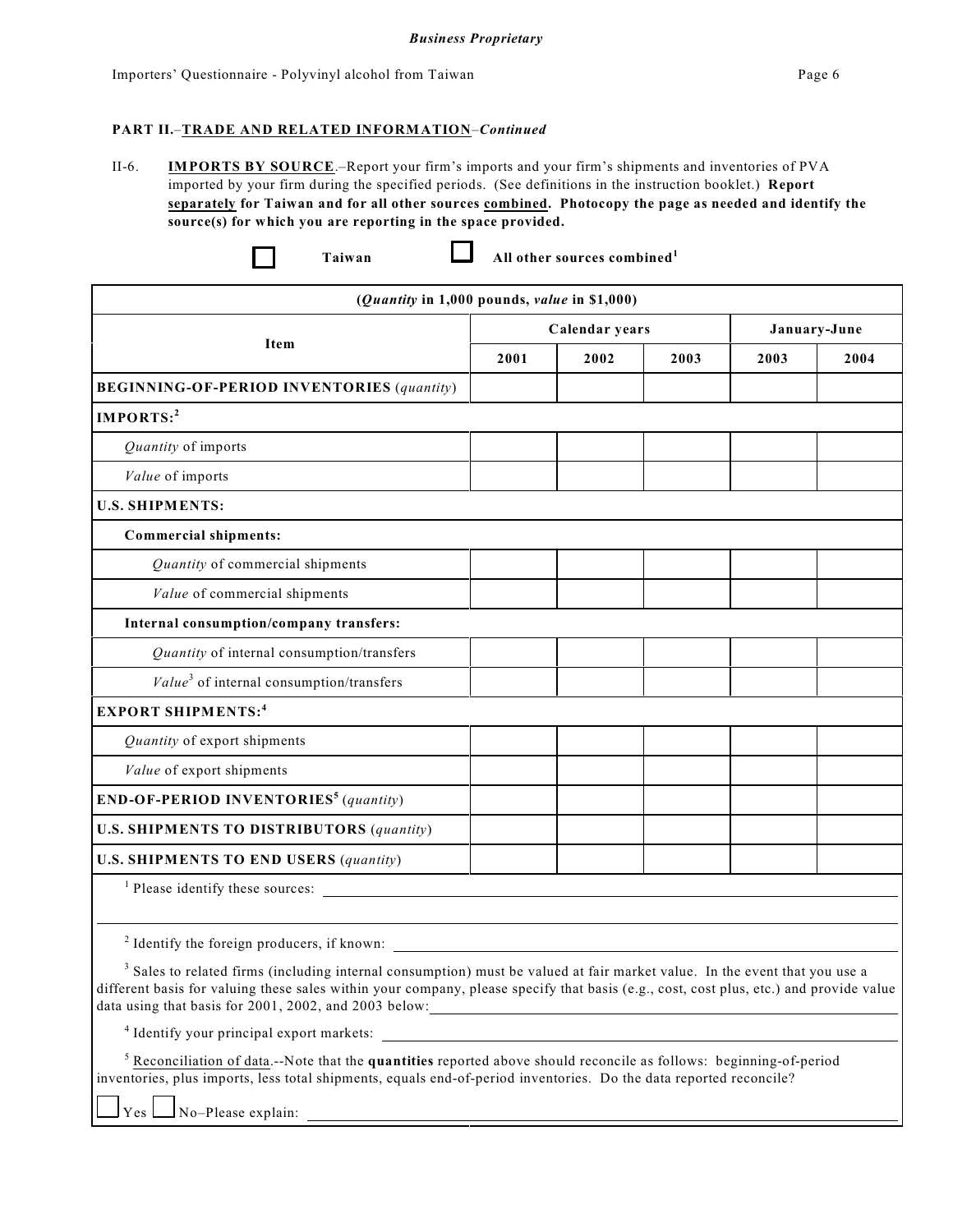## **PART III.--PRICING AND MARKET FACTORS**

Further information on this part of the questionnaire can be obtained from Gerry Benedick (202-205-3244; E-mail gerald.benedick@usitc.gov).

III-1. Who should be contacted regarding the requested pricing and related information?

Company contact:

Name and title

Phone No. **E**-mail address

Check here  $\therefore$ , if your U.S. firm imports PVA from Taiwan and sells this imported PVA to U.S. customers. Report your selling price data requested in section III-A.1 and then proceed to section III-B.

Check here \_\_\_\_, if your U.S. firm imports PVA from Taiwan and captively uses this imported PVA to produce downstream products; such products will be referred to as "captive imports." Report your purchase price data requested in section III-A.2 and then proceed to section III-B.

### **Section III-A.1–SELLING PRICE DATA**

This section requests total quarterly net sales value data (on a U.S. f.o.b. basis) and quantity data (in pounds) concerning your firm's U.S. shipments of its five specified PVA products that it imported from Taiwan and sold to U.S. customers UNRELATED (by ownership) to your firm during January 2001-June 2004. If your firm sells the specified subject imported PVA products on a U.S. delivered price basis, please estimate, to the extent possible, the net U.S. f.o.b. selling value (for instance, deduct from the U.S. delivered price the U.S.-inland freight costs (or an estimate of this cost) you charged, or otherwise arranged, to deliver these products to your customers at their U.S. receiving location(s)). Report the U.S. sales f.o.b. value and quantity data **NET of returns, discounts, allowances, and rebates; also deduct any U.S. freight costs to the customers' receiving points that was absorbed by your firm (i.e., not charged to your customers).**

The following five specified products are non-specialty products:

*Product 1*.–PVA for use in adhesive applications with a range of hydrolysis between 80-89 percent, a viscosity between 3-6 (centipois), standard granular particle size, and non-tackified

*Product 2*.–PVA for use in adhesive applications with a range of hydrolysis between 80-89 percent, a viscosity between 20-39 (centipois), standard granular particle size, and non-tackified

*Product 3*.–PVA for use in adhesive applications with a range of hydrolysis between 80-89 percent, a viscosity between 40-70 (centipois), standard granular particle size, and non-tackified

*Product 4*.–PVA for use in paper applications with a range of hydrolysis between 98-99 percent, a viscosity between 3-12 (centipois), standard granular particle size, and non-tackified

*Product 5*.–PVA for use in textile applications with a range of hydrolysis between 87-97 percent, a viscosity between 12-39 (centipois), standard granular particle size, and non-tackified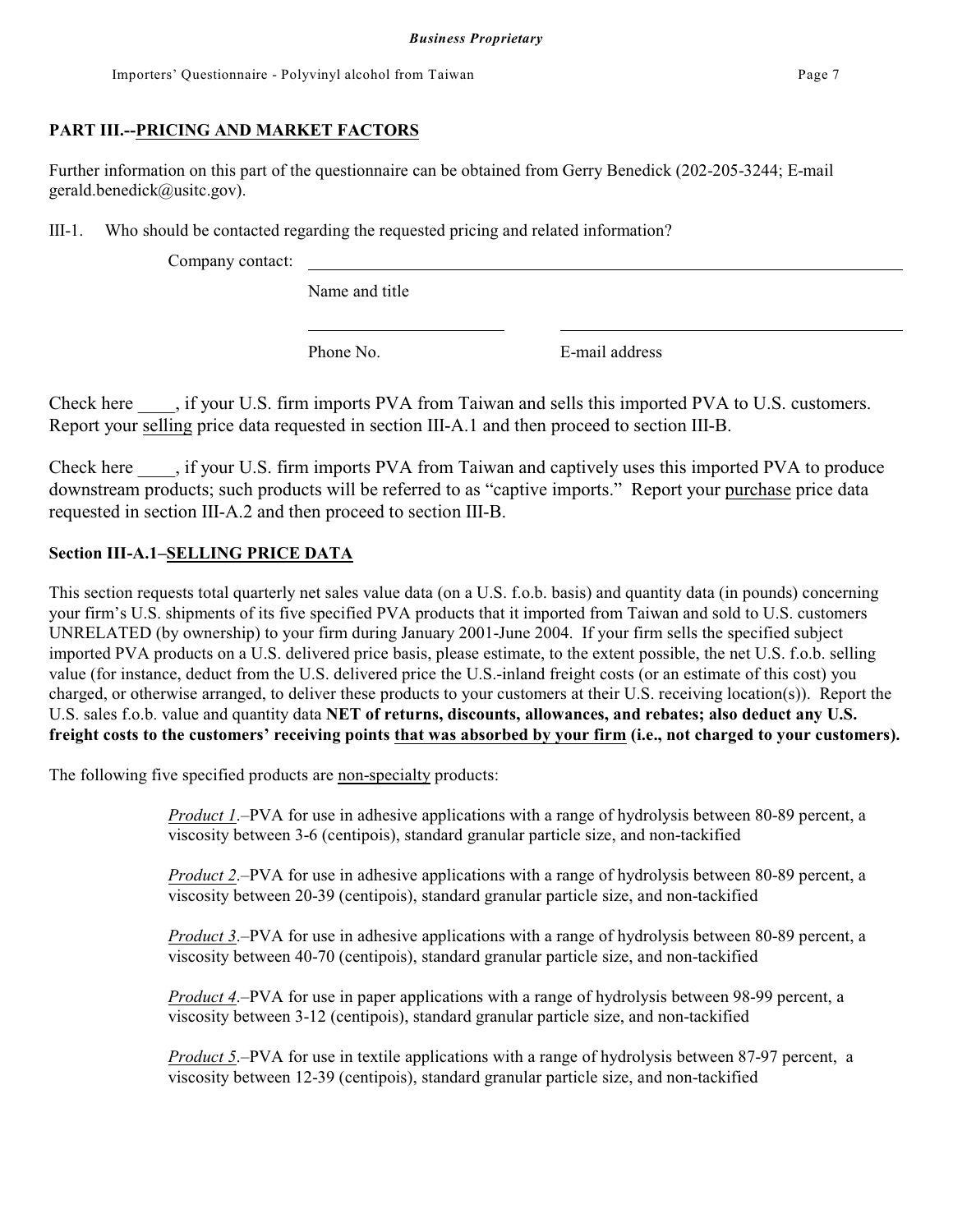#### **Section III-A.1–SELLING PRICE DATA***–Continued*

**COPY THIS PAGE AS NECESSARY.** Complete a separate page for each of your firm's specified PVA products that it imported from Taiwan and then shipped to U.S. customers UNRELATED (by ownership) to your firm (check one product box for each page).

|--|

| (Quantity in pounds, value in dollars)                                                                      |          |                                          |  |  |  |
|-------------------------------------------------------------------------------------------------------------|----------|------------------------------------------|--|--|--|
| Date of shipment                                                                                            | Quantity | Total net U.S. f.o.b. value <sup>1</sup> |  |  |  |
| 2001:                                                                                                       |          |                                          |  |  |  |
| January-March                                                                                               |          |                                          |  |  |  |
| <b>April-June</b>                                                                                           |          |                                          |  |  |  |
| July-September                                                                                              |          |                                          |  |  |  |
| <b>October-December</b>                                                                                     |          |                                          |  |  |  |
| 2002:                                                                                                       |          |                                          |  |  |  |
| January-March                                                                                               |          |                                          |  |  |  |
| <b>April-June</b>                                                                                           |          |                                          |  |  |  |
| July-September                                                                                              |          |                                          |  |  |  |
| <b>October-December</b>                                                                                     |          |                                          |  |  |  |
| 2003:                                                                                                       |          |                                          |  |  |  |
| January-March                                                                                               |          |                                          |  |  |  |
| <b>April-June</b>                                                                                           |          |                                          |  |  |  |
| July-September                                                                                              |          |                                          |  |  |  |
| <b>October-December</b>                                                                                     |          |                                          |  |  |  |
| 2004:                                                                                                       |          |                                          |  |  |  |
| January-March                                                                                               |          |                                          |  |  |  |
| <b>April-June</b>                                                                                           |          |                                          |  |  |  |
| <sup>1</sup> The U.S. f.o.b. sales value should be net of returns, discounts, allowances, and rebates; also |          |                                          |  |  |  |

**deduct any U.S. freight costs to your customers' receiving points** *that was absorbed by your firm* **(i.e., not charged to your customers).**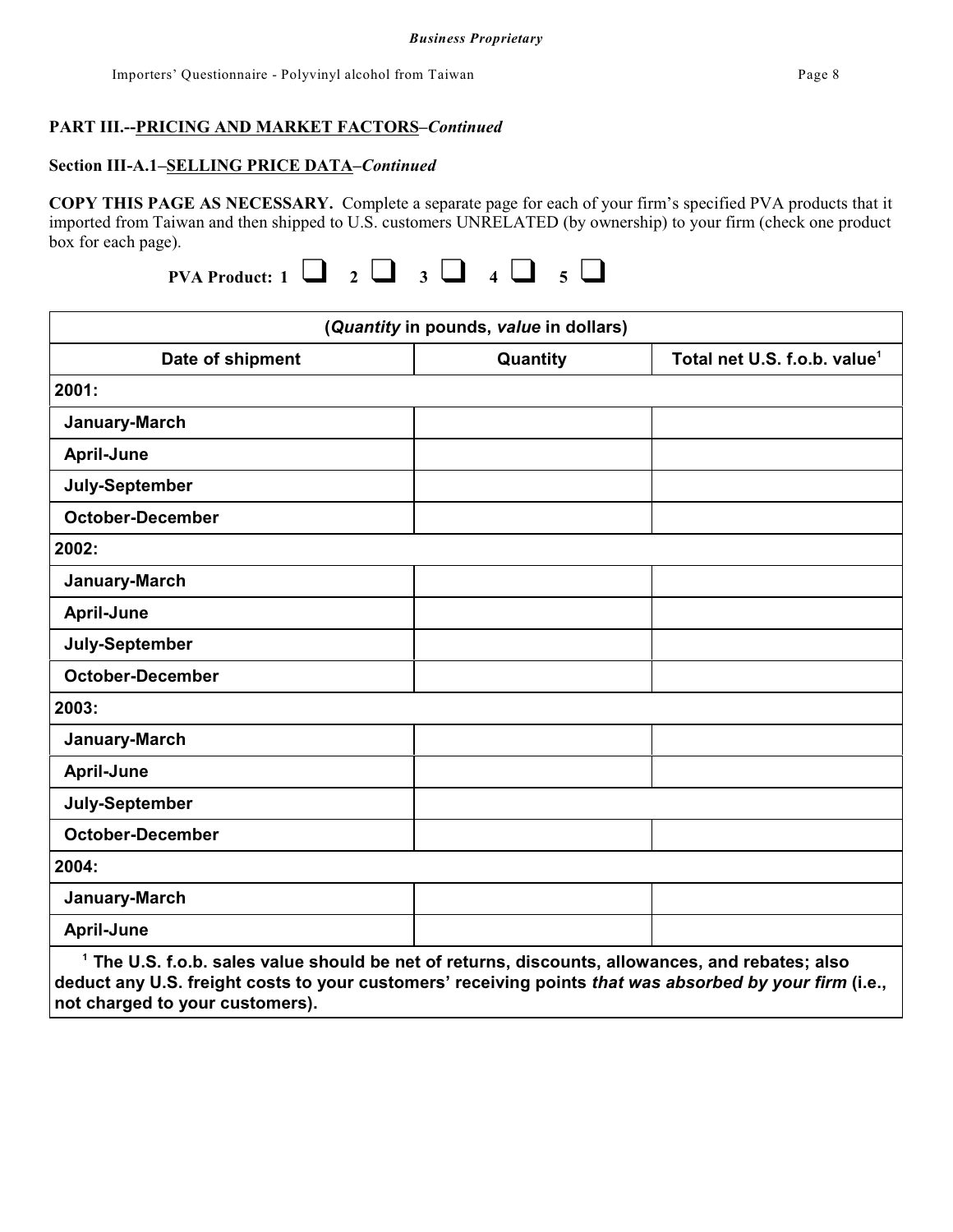#### **Section III-A.2–PURCHASE PRICE DATA**

*Report the following purchase price data only if your firm imported the specified PVA products from Taiwan AND captively used it to produce a downstream product.*

This section requests total quarterly net purchase value data (on a landed, c.i.f., duty-paid, U.S. port(s)-of-entry basis) and quantity data (in pounds) concerning your firm's U.S. imports of the five specified PVA products imported from Taiwan during January 2001-June 2004. If your firm imported the specified subject imported products on a delivered basis to your U.S. facilities, please estimate, to the extent possible, the landed, c.i.f., duty-paid, U.S. port(s)-of-entry values (for instance, deduct from the delivered value the U.S.-inland freight costs (or an estimate of this cost) you incurred to obtain the subject imported PVA products at your U.S. receiving location(s)). Report the U.S. landed, c.i.f., duty-paid, U.S. port(s)-of-entry value and quantity data **net of returns, discounts, allowances, and rebates.**

The following five specified products are non-specialty products:

*Product 1*.–PVA for use in adhesive applications with a range of hydrolysis between 80-89 percent, a viscosity between 3-6 (centipois), standard granular particle size, and non-tackified

*Product 2*.–PVA for use in adhesive applications with a range of hydrolysis between 80-89 percent, a viscosity between 20-39 (centipois), standard granular particle size, and non-tackified

*Product 3*.–PVA for use in adhesive applications with a range of hydrolysis between 80-89 percent, a viscosity between 40-70 (centipois), standard granular particle size, and non-tackified

*Product 4*.–PVA for use in paper applications with a range of hydrolysis between 98-99 percent, a viscosity between 3- 12 (centipois), standard granular particle size, and non-tackified

*Product 5*.–PVA for use in textile applications with a range of hydrolysis between 87-97 percent, a viscosity between 12-39 (centipois), standard granular particle size, and non-tackified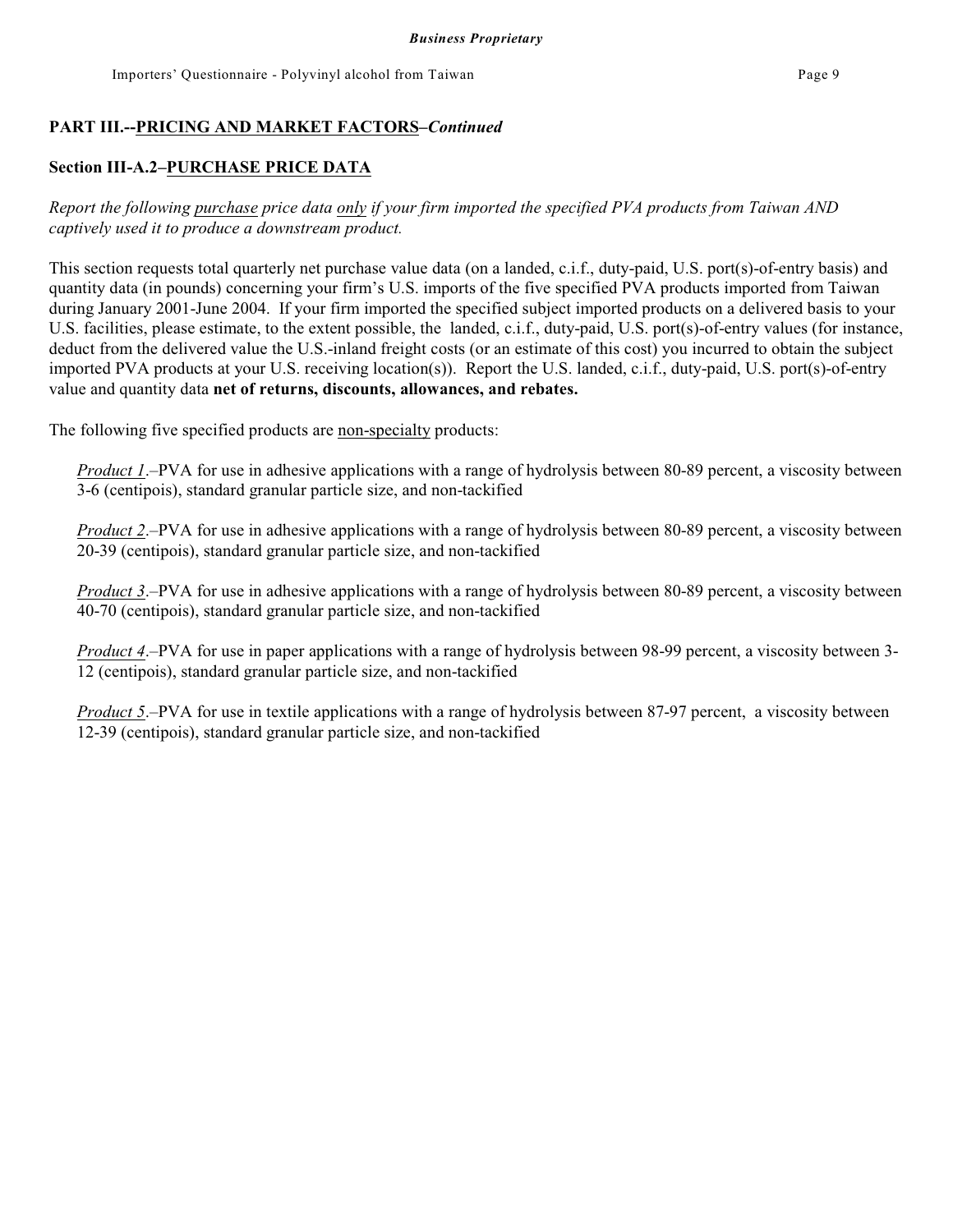## **Section III-A.2–PURCHASE PRICE DATA***–Continued*

**COPY THIS PAGE AS NECESSARY.** Complete a separate page for each specified PVA product imported from Taiwan (check one box for each page).

|                                                                                                                                         | (Quantity in pounds, value in dollars) |                                                                        |
|-----------------------------------------------------------------------------------------------------------------------------------------|----------------------------------------|------------------------------------------------------------------------|
| Date of shipment                                                                                                                        | Quantity                               | Landed, c.i.f., duty-paid, U.S.<br>port(s)-of-entry value <sup>1</sup> |
| 2001:                                                                                                                                   |                                        |                                                                        |
| January-March                                                                                                                           |                                        |                                                                        |
| <b>April-June</b>                                                                                                                       |                                        |                                                                        |
| July-September                                                                                                                          |                                        |                                                                        |
| <b>October-December</b>                                                                                                                 |                                        |                                                                        |
| 2002:                                                                                                                                   |                                        |                                                                        |
| January-March                                                                                                                           |                                        |                                                                        |
| <b>April-June</b>                                                                                                                       |                                        |                                                                        |
| July-September                                                                                                                          |                                        |                                                                        |
| <b>October-December</b>                                                                                                                 |                                        |                                                                        |
| 2003:                                                                                                                                   |                                        |                                                                        |
| January-March                                                                                                                           |                                        |                                                                        |
| <b>April-June</b>                                                                                                                       |                                        |                                                                        |
| July-September                                                                                                                          |                                        |                                                                        |
| <b>October-December</b>                                                                                                                 |                                        |                                                                        |
| 2004:                                                                                                                                   |                                        |                                                                        |
| January-March                                                                                                                           |                                        |                                                                        |
| <b>April-June</b>                                                                                                                       |                                        |                                                                        |
| <sup>1</sup> The landed, c.i.f., duty-paid, U.S. port(s)-of-entry value should be net of returns, discounts,<br>allowances, and rebates |                                        |                                                                        |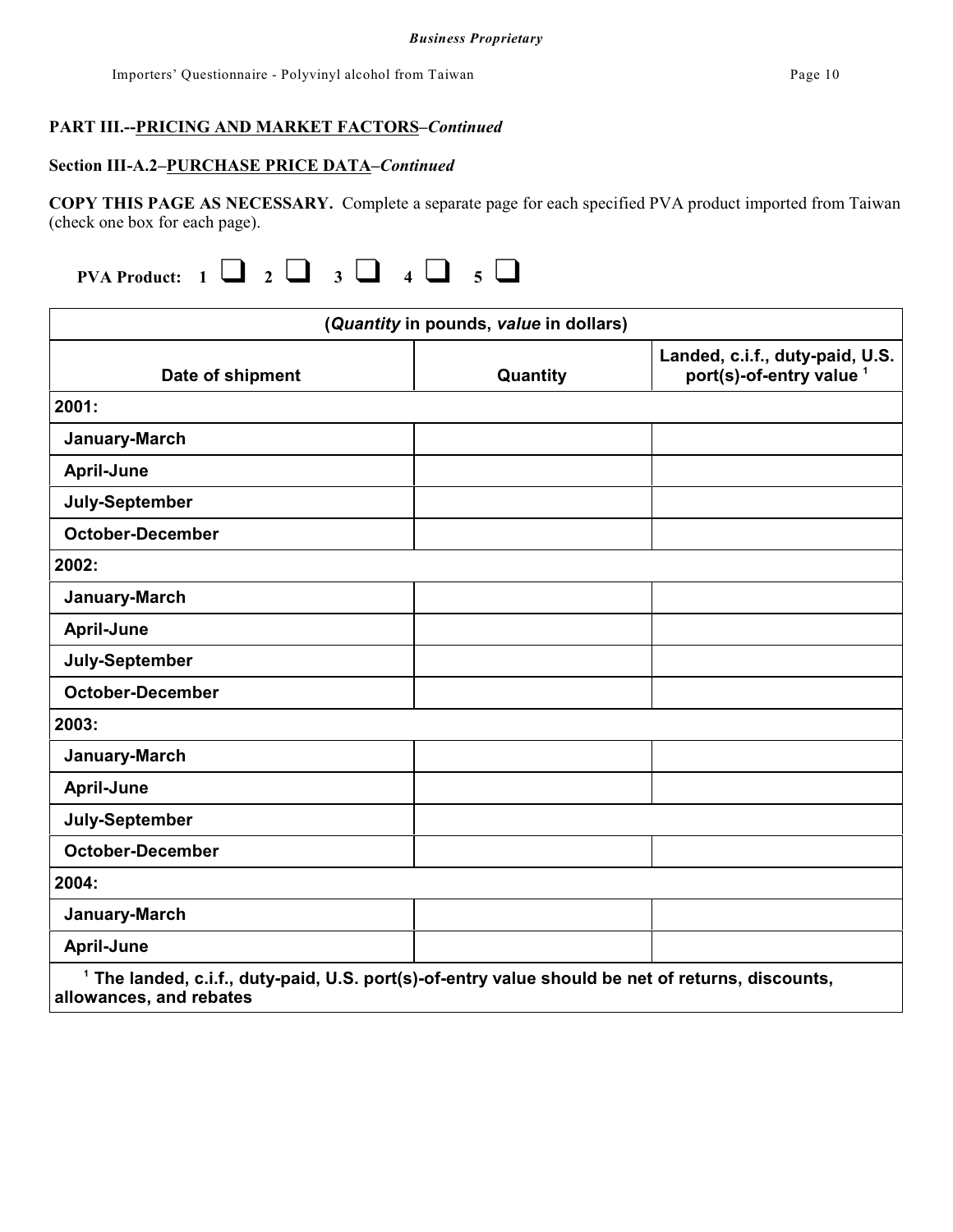Unless otherwise instructed, please answer all questions in the rest of part III based on your firm's total U.S. sales/imports (the latter if an importing end-user) of its imported PVA from Taiwan during January 2001-June 2004. If your responses differ by sales to different types of U.S. customers (end users, distribuors, or types of end users), or by product specifications of the PVA that you import from Taiwan, please explain in the margin or attach a separate response. **Please respond fully to the questions and attach additional pages of discussion as needed; identify attached responses with the question number.**

*For the rest of Part III–Captive imports of PVA from Taiwan refer to such products imported by end users that use the PVA to produce downstream products. Check here whether your firm imported PVA for captive use \_\_\_\_ or for resale \_\_\_\_.*

### **Section III-B.–PRICING PRACTICES**

III-B-1. Please report below your firm's total quantity (in thousands of pounds) of its PVA imported from Taiwan and shipped to U.S. customers during January 2001-June 2004. If your firm imported PVA from Taiwan for captive use, report your firm's total quantity imported during this period. Report the total quantity of sales/captive imported that was on a (1) long-term basis (multiple deliveries for more than 12 months after the sales/purchase agreement), (2) short-term basis (multiple deliveries up to 12 months), and (3) spot sales/purchase basis (usually one-time delivery, within 30 days of the sales/purchase agreement). The three different sales/import purchase bases include both written contracts and verbal agreements.

| Type of Sale: | Quantity (in 1,000 pounds) |  |  |
|---------------|----------------------------|--|--|
| Long-term     |                            |  |  |
| Short-term    |                            |  |  |
| Spot sales    |                            |  |  |

- III-B-2. Please discuss the following provisions of your firm's U.S. sales or, if applicable, captive imports of its subject imported PVA on a typical long-term basis.
	- (a) What is the average duration of a contract?
	- (b) How frequently are contracts renegotiated?
	- (c) Does the contract fix quantity, price, or both?
	- (d) Does the contract have a meet or release provision?
	- (e) What are the standard quantity requirements, if any?
	- (f) What is the price premium for sub-minimum shipments? percent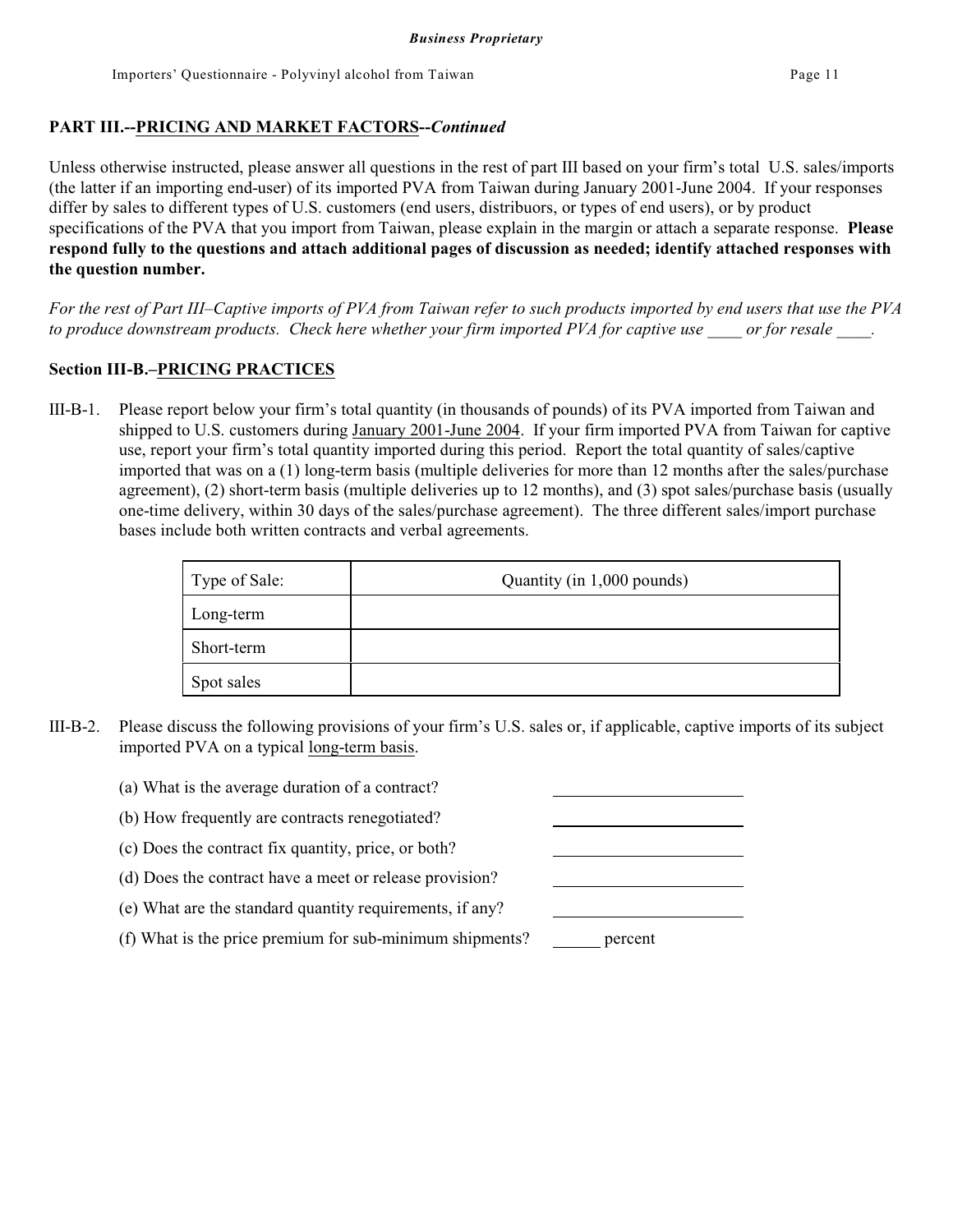#### **Section III-B.–PRICING PRACTICES–***Continued*

- III-B-3. Please discuss the following provisions of your firm's U.S. sales or, if applicable, captive imports of its subject imported PVA on a typical short-term basis.
	- (a) What is the average duration of a contract? (b) How frequently are contracts renegotiated? (c) Does the contract fix quantity, price, or both? (d) Does the contract have a meet or release provision? (e) What are the standard quantity requirements, if any? (f) What is the price premium for sub-minimum shipments? percent
- III-B-4. Please explain how prices are established for sales or, if applicable, captive imports of your firm's subject imported PVA on long-term and short term bases (e.g., negotiate prices for each transaction, the role of quantity sold/purchased in arriving at prices, prices set by price lists, use/request follow-up price quotes, sell/buy PVA bundled with other products you sell/purchase, etc.). If your firm/supplier (the latter only if reporting for captive imports) uses/issues price lists, please enclose, if possible, a copy of the most recent price list with your submission. Note if the price list differs by type of customer.

| Long-term:  |  |  |  |
|-------------|--|--|--|
|             |  |  |  |
|             |  |  |  |
| Short-term: |  |  |  |
|             |  |  |  |

III-B-5. Please explain how prices are established for sales or, if applicable, captive imports of your firm's subject imported PVA on a spot basis.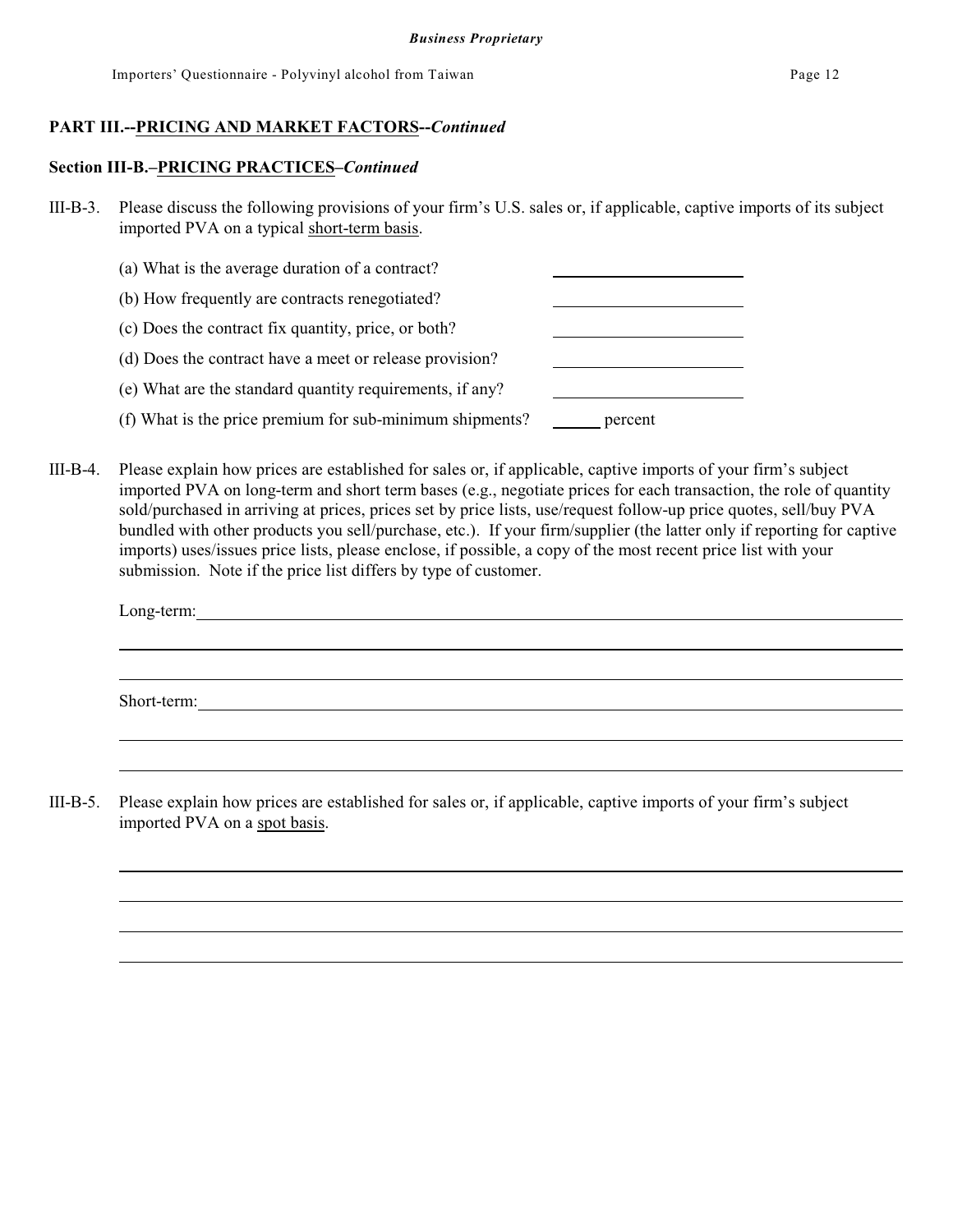Importers' Questionnaire - Polyvinyl alcohol from Taiwan Page 13

### **PART III.--PRICING AND MARKET FACTORS--***Continued*

#### **Section III-B.–PRICING PRACTICES–***Continued*

*Respond to questions III-B-6 through III-B-8 only if your firm sells its subject imported PVA to U.S. customers; if your firm captively uses its subject imported PVA, skip to Section III-D.*

- III-B-6. What are your firm's typical sales terms for its subject imported PVA that it sold to U.S. customers during January 2001-June 2004 (e.g., 2/10 net 30 days, net 30 days, etc.)?
- III-B-7. a) On what basis does your firm typically quote selling prices of its subject imported PVA that it sold to its U.S. customers during January 2001-June 2004 (e.g., f.o.b. U.S. warehouse, f.o.b. U.S. port of entry, delivered, etc.)?

b) If f.o.b., do your U.S. customers typically arrange the freight\_\_\_\_\_ or does your firm arrange the freight ?

c) If your firm arranges freight on its f.o.b. sales, does it typically prepay the freight\_\_\_\_\_ or send the products freight collect ?

d) Does your firm ever pay freight to your U.S. customers' locations *without charging for this cost*? Yes\_\_\_\_  $\text{No}$  ? If yes--

Please indicate the total quantity or value of PVA or other requirement(s) that must be purchased by your customers from your firm for you to absorb U.S. shipping charges to their facilities.

Please report below the total value (in dollars) of U.S. freight charges that your firm absorbed based on all its U.S. shipments of its subject imported PVA during 2001 and 2003.

2001: 2003:

III-B-8. Please describe terms of your firm's discount policy, if any, (quantity discounts per shipment, annual total volume (quantity or value) based discounts, etc.) on U.S. sales of its subject imported PVA during January 2001- June 2004. Do not include any payment discounts covered in question II-B-6.

Please report below the total value (in dollars) of discounts that your firm allowed based on all its U.S. shipments of its subject imported PVA during 2001 and 2003.

2001: 2003: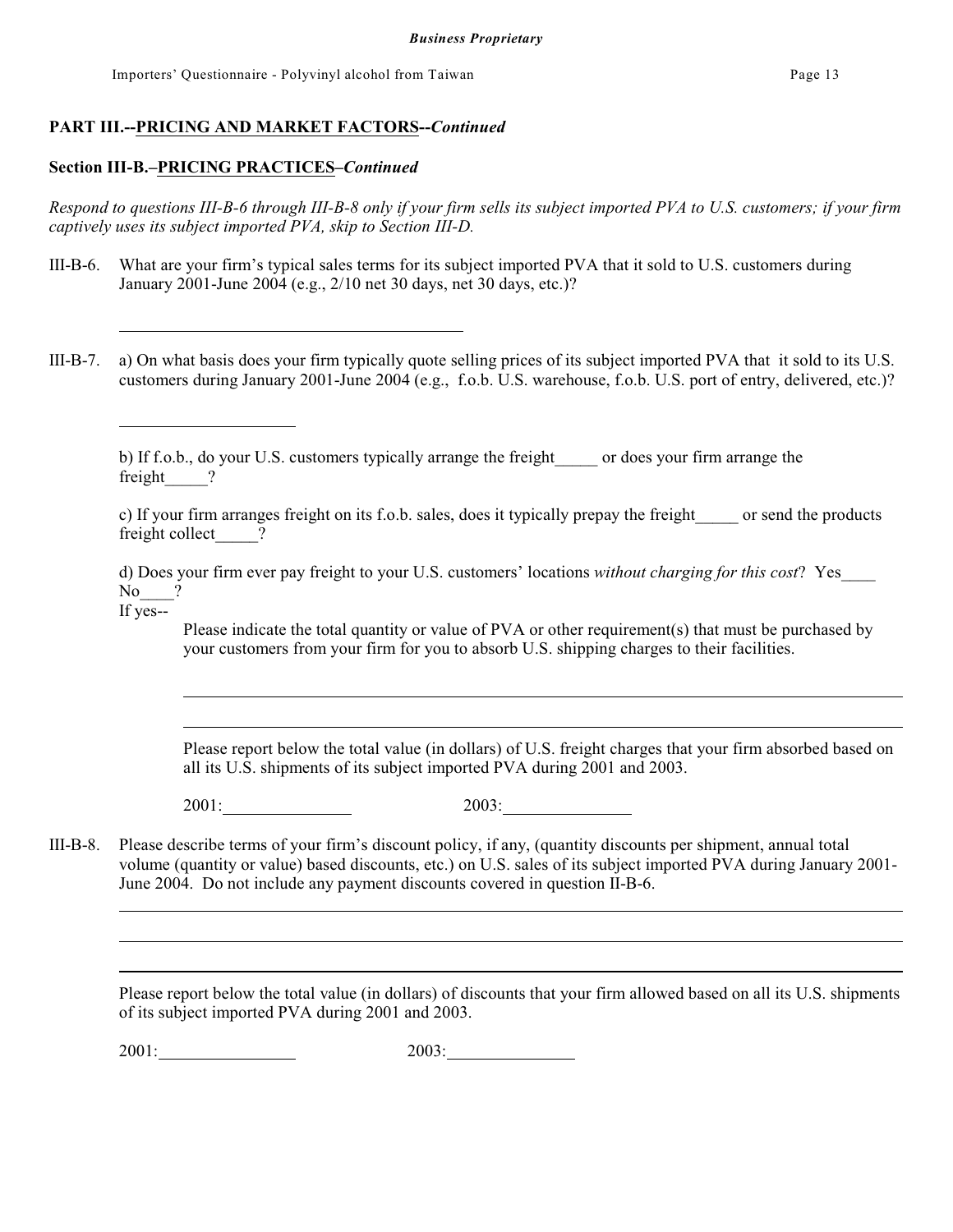# **Section III-C.–FACTORS AFFECTING PRICING**

*If your firm sells its subject imported PVA to U.S. customers, answer all questions in this section; if your firm is a captive user of its subject imported PVA skip to section III-D.*

III-C-1. a) Approximately what share of the total quantity (based on weight) of your firm's subject imported PVA shipped in the United States to its U.S. customers during January 2001-June 2004 occurred within the distances specified below? Also, for each distance category, approximately what percent of the total net delivered sales value of these products to your U.S. customers was accounted for by U.S.-inland transportation costs and what was the typical U.S. transportation mode (truck-T, rail-R, or air-A)?

|                                                                    | Shipment<br>share              | Freight<br>share    | Mode |
|--------------------------------------------------------------------|--------------------------------|---------------------|------|
| Within 100 miles of your<br>U.S. shipping location                 | $\frac{0}{0}$                  | $\%$                |      |
| 100 to 500 miles from your<br>U.S. shipping location               | $\frac{0}{0}$                  | $\frac{0}{0}$       |      |
| Over 500 miles from your<br>U.S. shipping location<br><b>TOTAL</b> | $\frac{0}{0}$<br>$\frac{0}{0}$ | $\frac{0}{0}$<br>NА |      |

b) What is the geographic market area(s) in the United States served by your firm's subject imported PVA during January 2001-June 2004?

| $\Box$ Northeast $\Box$ Mid-Atlantic $\Box$ Midwest $\Box$ Southeast |  |
|----------------------------------------------------------------------|--|
| Southwest Rocky Mountains West Coast Northwest                       |  |
|                                                                      |  |
|                                                                      |  |

Note any changes in your U.S. market area since January 2001.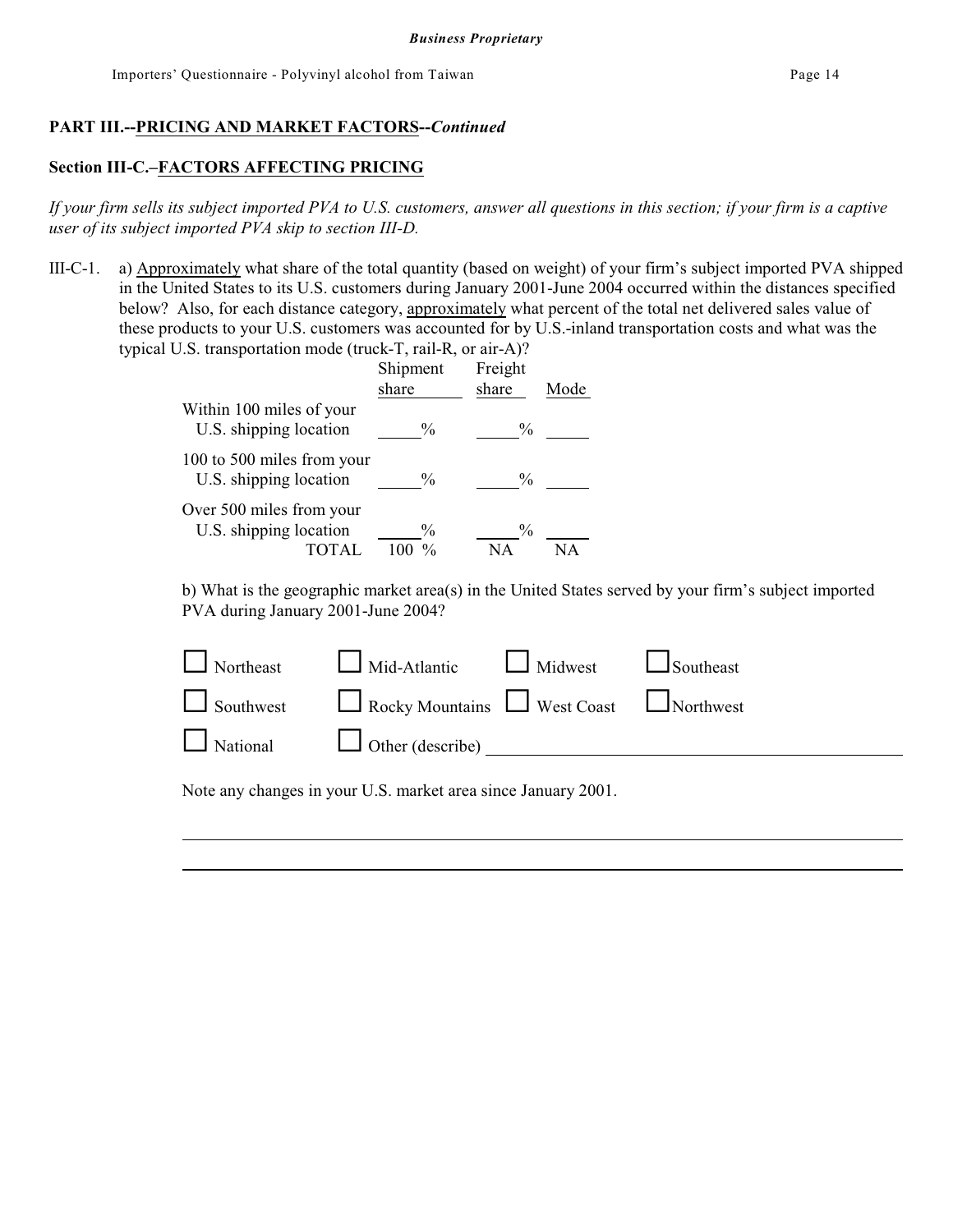#### **Section III-C.--FACTORS AFFECTING PRICING–***Continued*

III-C-2. a) What is the average lead time (in days) between your customers' orders and the date of delivery for your firm's U.S. shipments of its subject imported PVA from its U.S. inventory and, if applicable, from facilities in Taiwan?

| <b>Source</b>               | Share of 2003 sales quantity | Lead time |
|-----------------------------|------------------------------|-----------|
| From U.S. inventory         |                              |           |
| Direct from subject country |                              |           |
| Total                       | 100%                         |           |

b) Have average lead times changed since January 2001? Yes No (Check one). If yes, note dates of any changes and explain how and why lead times changed and the significance it had on your ability to compete in the U.S. market with PVA produced domestically and imported from non-subject countries.

III-C-3. Does your firm sell its subject imported PVA over the internet?

 $\lceil \ \rfloor_{\text{Yes}}$ 

If yes–

Please report the quantity (in 1,000s of pounds) of your firm's total U.S. shipments of its subject imported PVA during January 2001-June 2004 that were sold over the internet. Please explain the effect of any internet sales on your U.S. selling prices and quantities.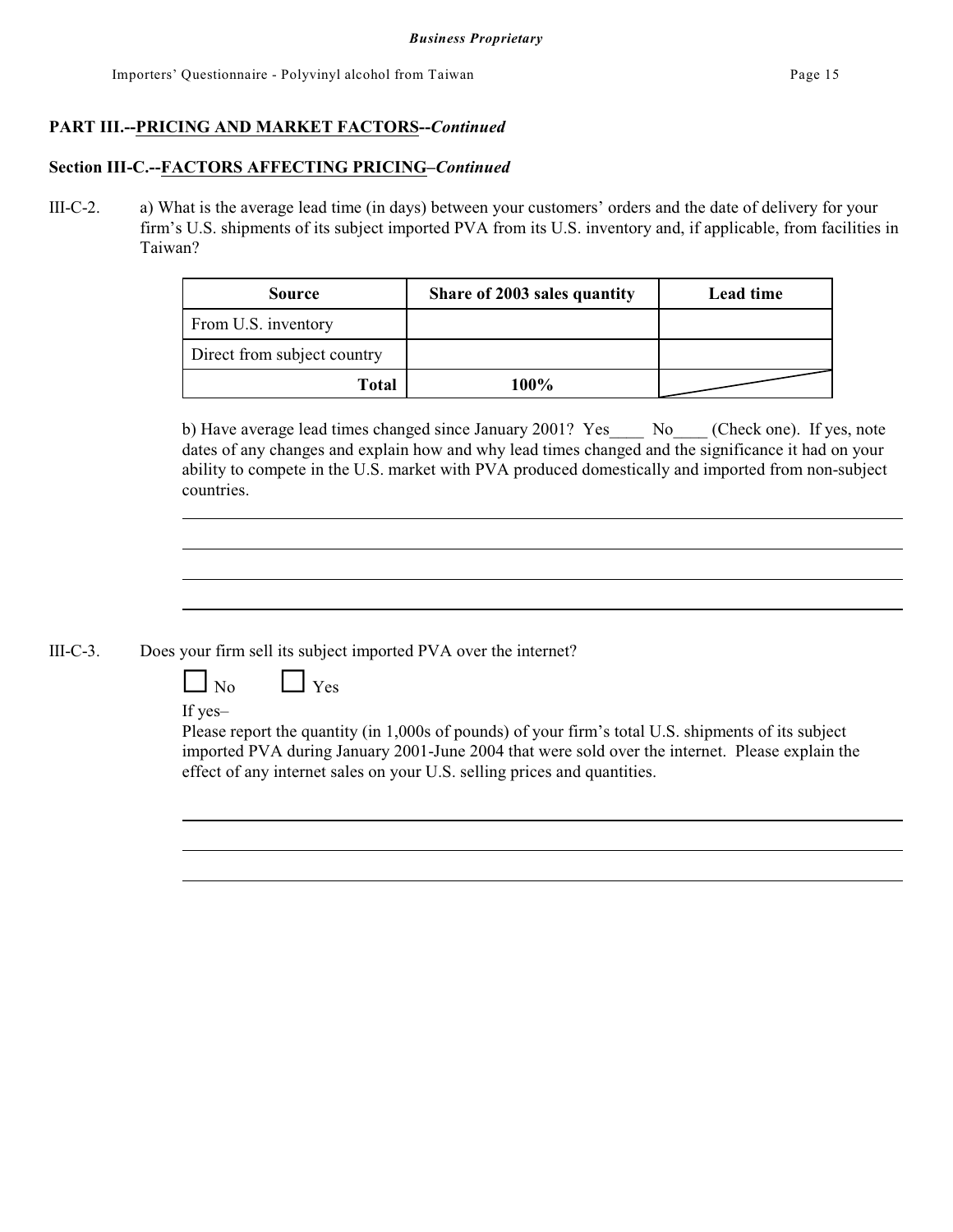*All importers should respond fully to Sections III-D and III-E.*

# **Section III-D.–SUPPLY FACTORS**

| $III-D-1.$ | Have there been any significant changes in the product range or marketing of PVA in the United States<br>since January 2001?                                                                                                                                                                                                                                                                                                                                                                   |  |  |  |  |
|------------|------------------------------------------------------------------------------------------------------------------------------------------------------------------------------------------------------------------------------------------------------------------------------------------------------------------------------------------------------------------------------------------------------------------------------------------------------------------------------------------------|--|--|--|--|
|            | $\overline{N}$<br>Yes--Please describe below any such changes, the time periods any such<br>changes occurred, and the impact such changes had on your shipments and<br>prices of your subject imported PVA.                                                                                                                                                                                                                                                                                    |  |  |  |  |
|            |                                                                                                                                                                                                                                                                                                                                                                                                                                                                                                |  |  |  |  |
| $III-D-2.$ | Based on your two largest sales of your imported PVA from Taiwan shipped to domestic customers<br>during January 2001-September 2004, identify, to the extent possible, the principal end-use product<br>associated with each sale and the percentage share of the total cost to produce the end product<br>accounted for by PVA. If your imported the PVA from Taiwan for internal use, please provide the<br>requested information for your two largest import purchases during this period. |  |  |  |  |
|            | Share of total cost accounted for by PVA (percent)<br>End use product                                                                                                                                                                                                                                                                                                                                                                                                                          |  |  |  |  |
| $III-D-3.$ | Please discuss below how your firm defines standard versus specialty PVA products and then report the<br>total quantity of your imported PVA from Taiwan that it shipped to domestic customers or used<br>internally during January 2001-June 2004 that were standard and specialty products.                                                                                                                                                                                                  |  |  |  |  |
|            | Standard products: <u>Standard products:</u>                                                                                                                                                                                                                                                                                                                                                                                                                                                   |  |  |  |  |
|            | Shipment/use quantity (in 1,000 pounds) Manual Communication and the state of the state of the state of the state of the state of the state of the state of the state of the state of the state of the state of the state of t                                                                                                                                                                                                                                                                 |  |  |  |  |
|            |                                                                                                                                                                                                                                                                                                                                                                                                                                                                                                |  |  |  |  |
|            |                                                                                                                                                                                                                                                                                                                                                                                                                                                                                                |  |  |  |  |

Shipment/use quantity (in 1,000 pounds)<br>
<u>Shipment</u>/use  $\frac{1}{2}$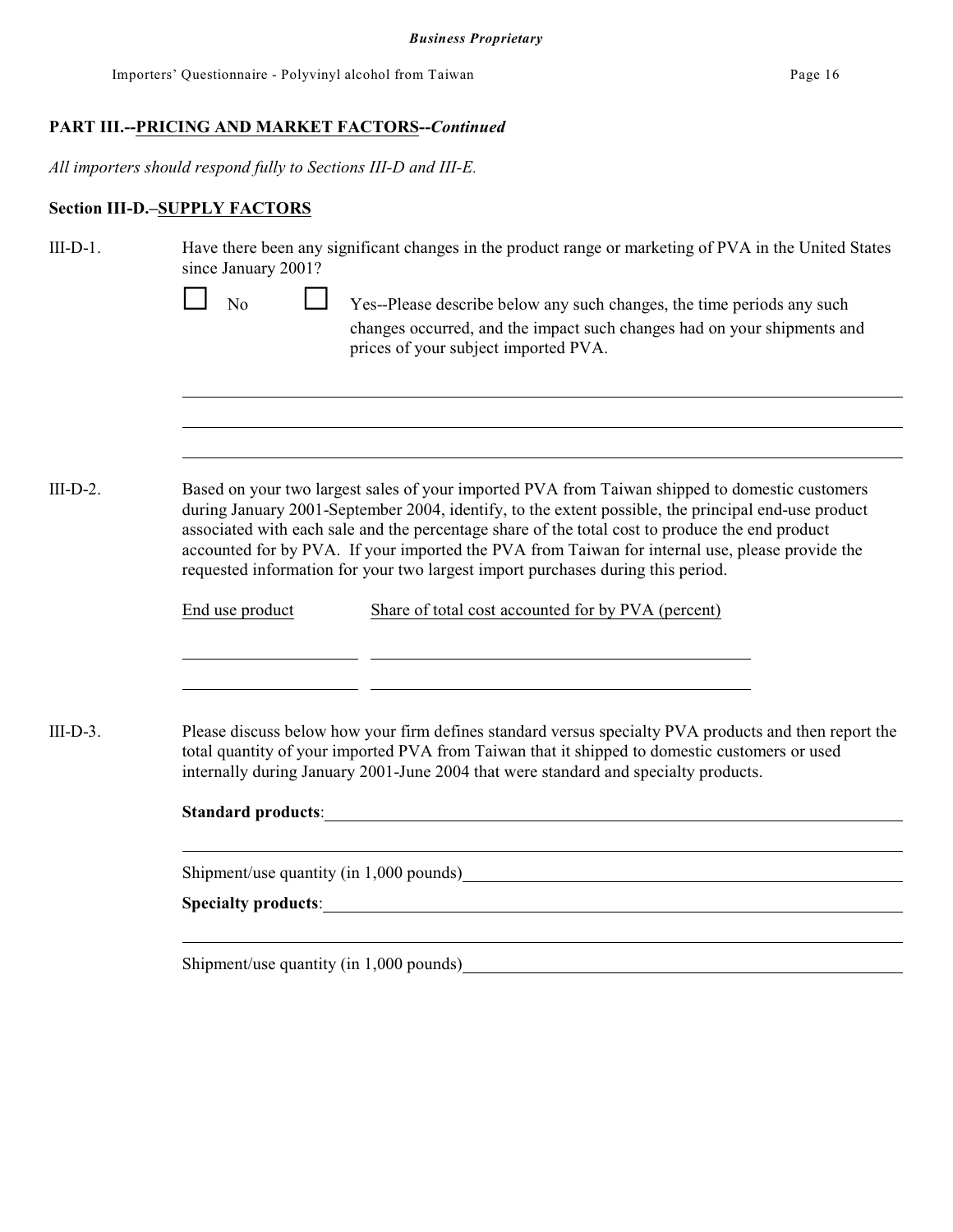#### **Section III-E.–DEMAND FACTORS**

 $\mathcal{L}$ 

| $III-E-1.$ | How has the demand for PVA in the United States (and outside the United States, if known,) changed<br>since January 1, 2001? What principal factors affected any changes in demand? |  |  |  |
|------------|-------------------------------------------------------------------------------------------------------------------------------------------------------------------------------------|--|--|--|
|            | Increased Unchanged Decreased Fluctuated                                                                                                                                            |  |  |  |
|            |                                                                                                                                                                                     |  |  |  |
|            |                                                                                                                                                                                     |  |  |  |
|            |                                                                                                                                                                                     |  |  |  |

*Substitution in demand refers to products that can, based on market price considerations and consumer/ industrial user preferences/technical requirements, reasonably be expected to substitute for each other when the price of one product changes vis-a-vis the price of the other product–some consumers/industrial users may require greater price changes than others before they switch among the alternative products.*

Discuss substitution in demand between PVA and alternative products (question III-E-2).

III-E-2. a) Please list in descending order of importance the top three products that may substitute for PVA, or vice-versa, in the U.S. market, based on your firm's experience during January 2001-June 2004, and show the type of PVA product for which each alternative product is the most probable substitute.

| . . |  |
|-----|--|
|     |  |

b) For each possible substitute product-pair listed, please note the most likely principal application(s)/end-use product(s) in which they may substitute for each other.

| <u>.</u> |  |  |
|----------|--|--|
| ັ        |  |  |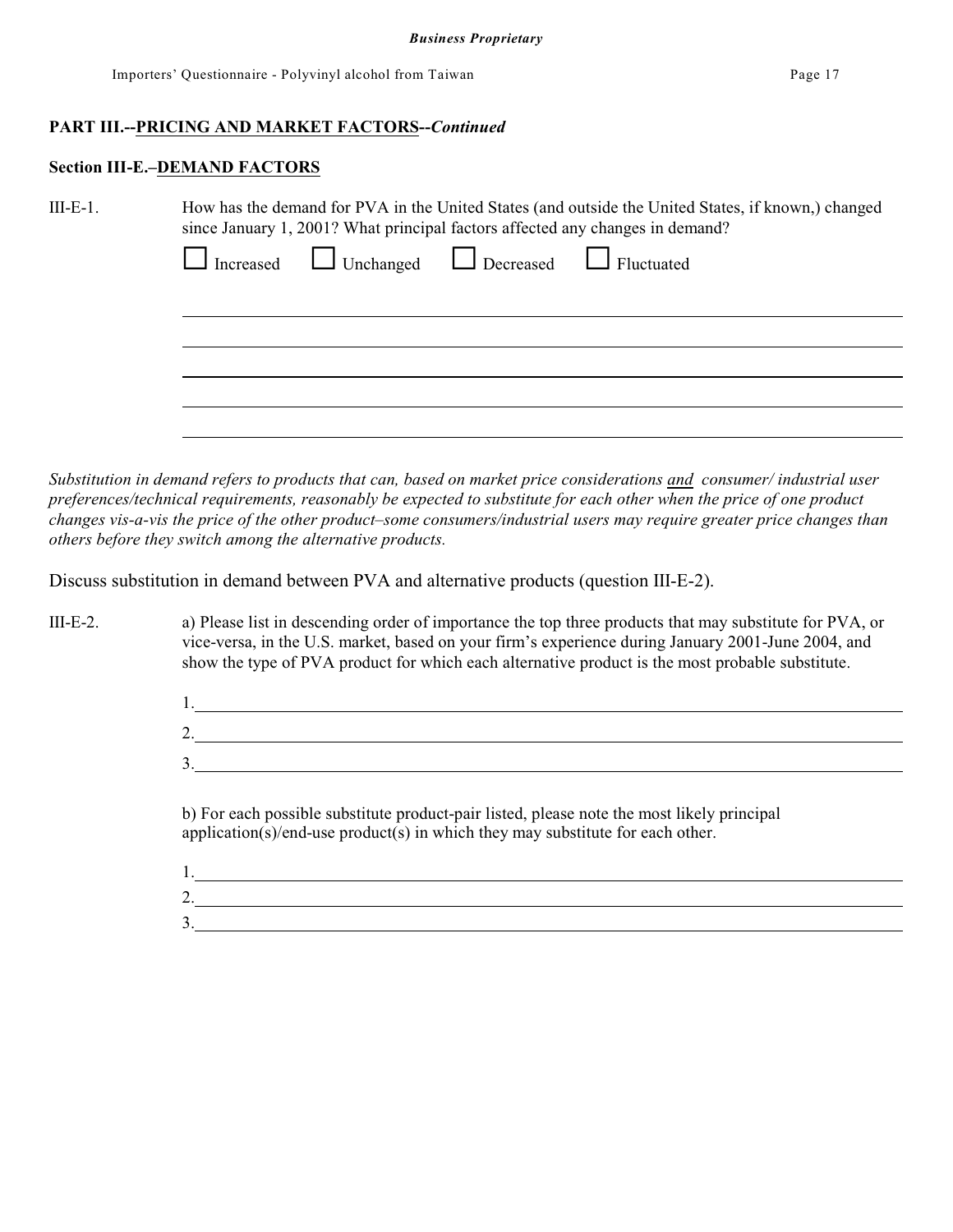#### **Section III-E.–DEMAND FACTORS--***Continued*

III-E-2. c) To what extent do changes in the relative prices of the substitute product-pairs affect the price or quantity of the PVA product? What is the time lag for any such impact and does this vary by type of PVA or final end-use?

> 1. <u> 1989 - Johann Stoff, deutscher Stoffen und der Stoffen und der Stoffen und der Stoffen und der Stoffen und d</u> 2. 3.

Discuss substitution in demand among various types of PVA (question III-E-3).

III-E-3. a) Please list in descending order of importance the top three pairs of PVA types that may substitute for each other in the U.S. market, based on your firm's experience during January 2001-June 2004.

> 1. 2. 3.

b) For each possible substitute product-pair listed, please note the most likely application(s)/ end-use product(s) for which they may be substitutes.

| <u>.</u>                 |  |
|--------------------------|--|
| $\overline{\phantom{a}}$ |  |

c) To what extent do changes in the relative prices of the substitute product-pairs affect the price or quantity of one PVA product vis-a-vis another? What is the time lag for any such impact and does this vary by type of PVA or final end-use?

1. 2. 3.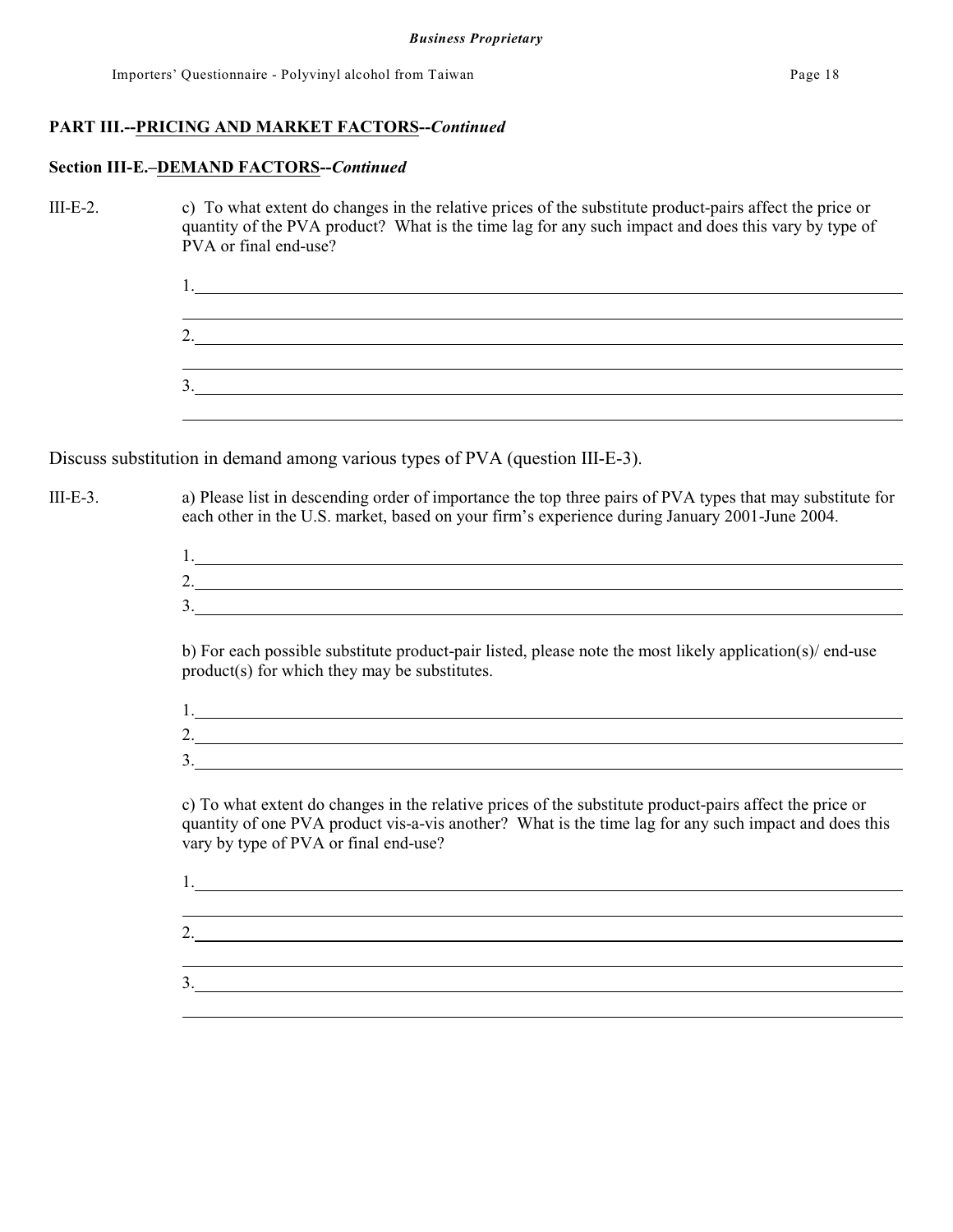#### **Section III-E.–DEMAND FACTORS--***Continued*

III-E-4. Are all types of PVA produced in the United States, imported from Taiwan, and imported from other countries used interchangeably (i.e., can they physically be used in the same applications)? Please indicate below, using "A" to indicate that the products from a specified country-pair are *always* interchangeable, "F" to indicate that the products are *frequently* interchangeable, "S" to indicate that the products are *sometimes* interchangeable,"N" to indicate that the products are *never* interchangeable, and "0" to indicate *no familiarity* with products from a specified country-pair. 1

| Country-pair                                                                                                                                                                                                                | <b>United States</b> | Taiwan | Other countries |  |  |  |  |  |
|-----------------------------------------------------------------------------------------------------------------------------------------------------------------------------------------------------------------------------|----------------------|--------|-----------------|--|--|--|--|--|
| <b>United States</b>                                                                                                                                                                                                        |                      |        |                 |  |  |  |  |  |
| Taiwan                                                                                                                                                                                                                      |                      |        |                 |  |  |  |  |  |
| <sup>1</sup> For any country-pair producing PVA which is sometimes or never interchangeable, please<br>explain the factors that limit or preclude interchangeable use. Also, identify any "other" countries<br>referred to. |                      |        |                 |  |  |  |  |  |
|                                                                                                                                                                                                                             |                      |        |                 |  |  |  |  |  |
|                                                                                                                                                                                                                             |                      |        |                 |  |  |  |  |  |
|                                                                                                                                                                                                                             |                      |        |                 |  |  |  |  |  |
|                                                                                                                                                                                                                             |                      |        |                 |  |  |  |  |  |
|                                                                                                                                                                                                                             |                      |        |                 |  |  |  |  |  |
|                                                                                                                                                                                                                             |                      |        |                 |  |  |  |  |  |
|                                                                                                                                                                                                                             |                      |        |                 |  |  |  |  |  |
|                                                                                                                                                                                                                             |                      |        |                 |  |  |  |  |  |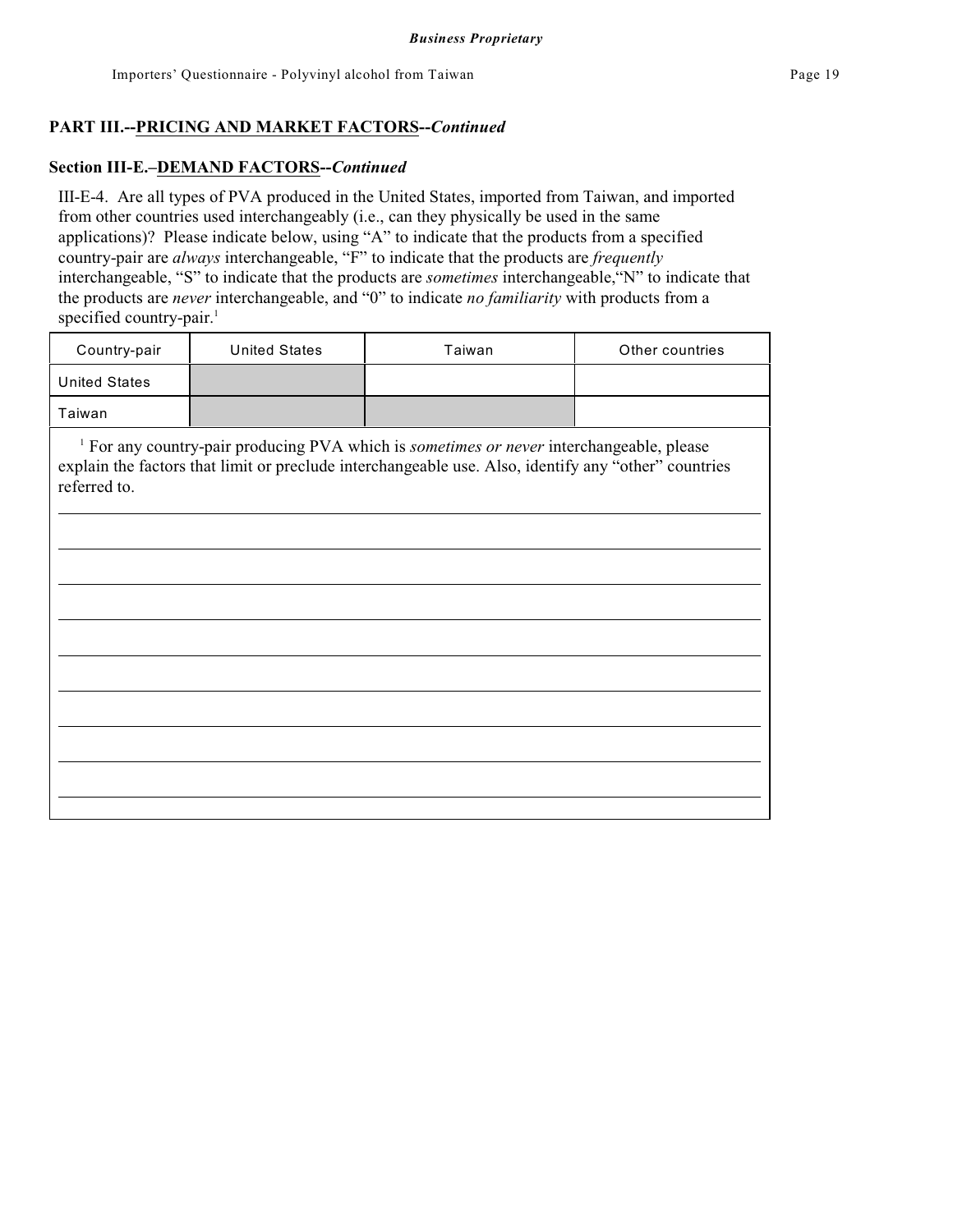#### **Section III-E.–DEMAND FACTORS--***Continued*

III-E-5. Are differences other than price (i.e., quality, availability, transportation network, product range, technical support, etc.) between PVA produced in the United States, imported from Taiwan, and imported from other countries a significant factor in your firm's sales of its subject imported PVA? Please indicate below, using "A" to indicate that such differences are *always* significant, "F" to indicate that such differences are *frequently* significant,"S" to indicate that such differences are *sometimes* significant,"N" to indicate that such differences are *never* significant, and "0" to indicate no familiarity with products from a specified country-pair.<sup>1</sup>

| Country-pair                                                                                                                                                                                                                                                                                                                                        | <b>United States</b> | Taiwan | Other countries |  |  |  |  |  |
|-----------------------------------------------------------------------------------------------------------------------------------------------------------------------------------------------------------------------------------------------------------------------------------------------------------------------------------------------------|----------------------|--------|-----------------|--|--|--|--|--|
| <b>United States</b>                                                                                                                                                                                                                                                                                                                                |                      |        |                 |  |  |  |  |  |
| Taiwan                                                                                                                                                                                                                                                                                                                                              |                      |        |                 |  |  |  |  |  |
| $\mathbf{1}$<br>For any country-pair for which factors other than price always or frequently are a significant factor<br>in your firm's sales of its subject imported PVA, identify the country-pair, the type of PVA, and report<br>the advantages or disadvantages imparted by such factors. Also, identify any "other" countries<br>referred to. |                      |        |                 |  |  |  |  |  |
|                                                                                                                                                                                                                                                                                                                                                     |                      |        |                 |  |  |  |  |  |
|                                                                                                                                                                                                                                                                                                                                                     |                      |        |                 |  |  |  |  |  |
|                                                                                                                                                                                                                                                                                                                                                     |                      |        |                 |  |  |  |  |  |
|                                                                                                                                                                                                                                                                                                                                                     |                      |        |                 |  |  |  |  |  |
|                                                                                                                                                                                                                                                                                                                                                     |                      |        |                 |  |  |  |  |  |